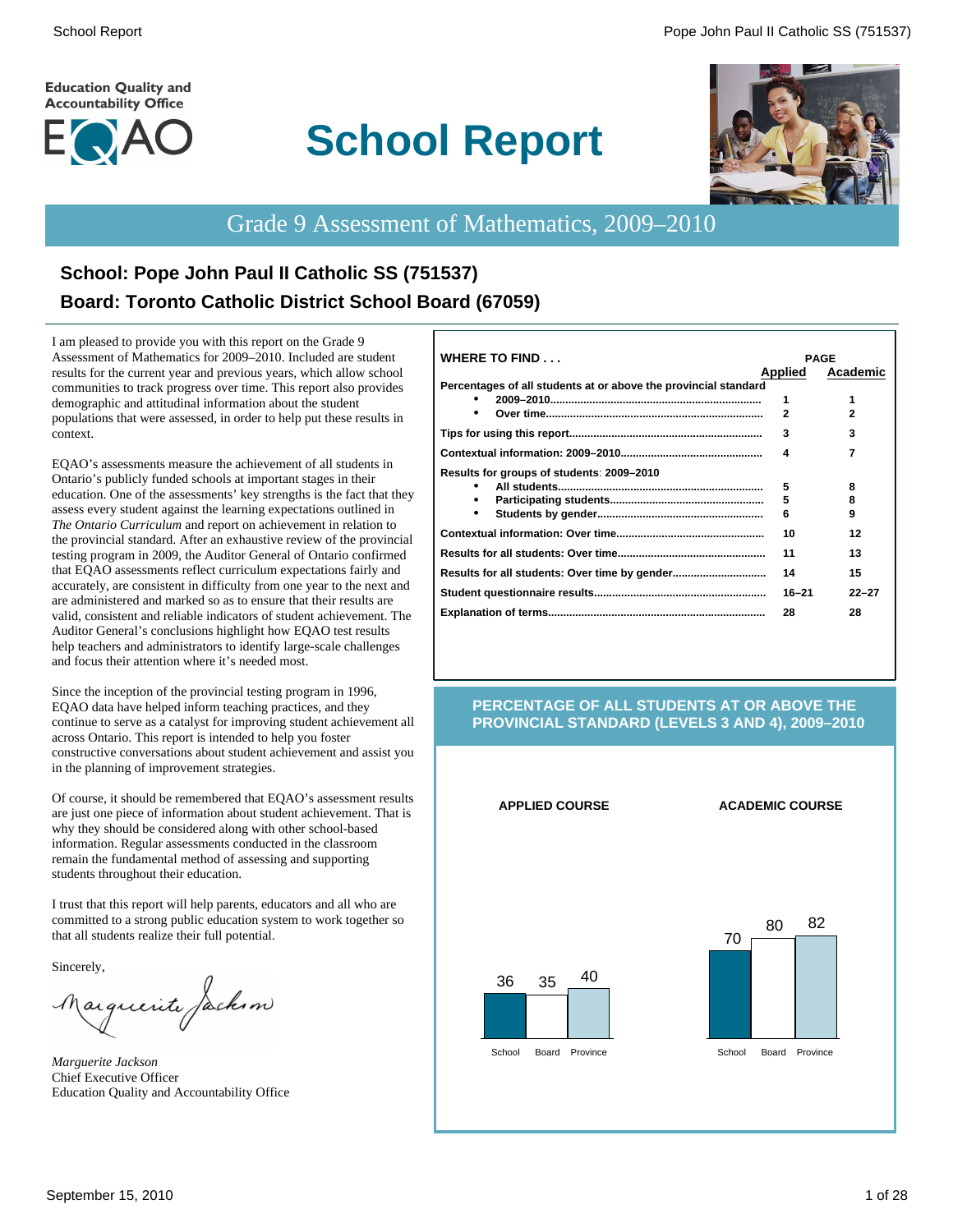#### Grade 9 Assessment of Mathematics, 2009–2010



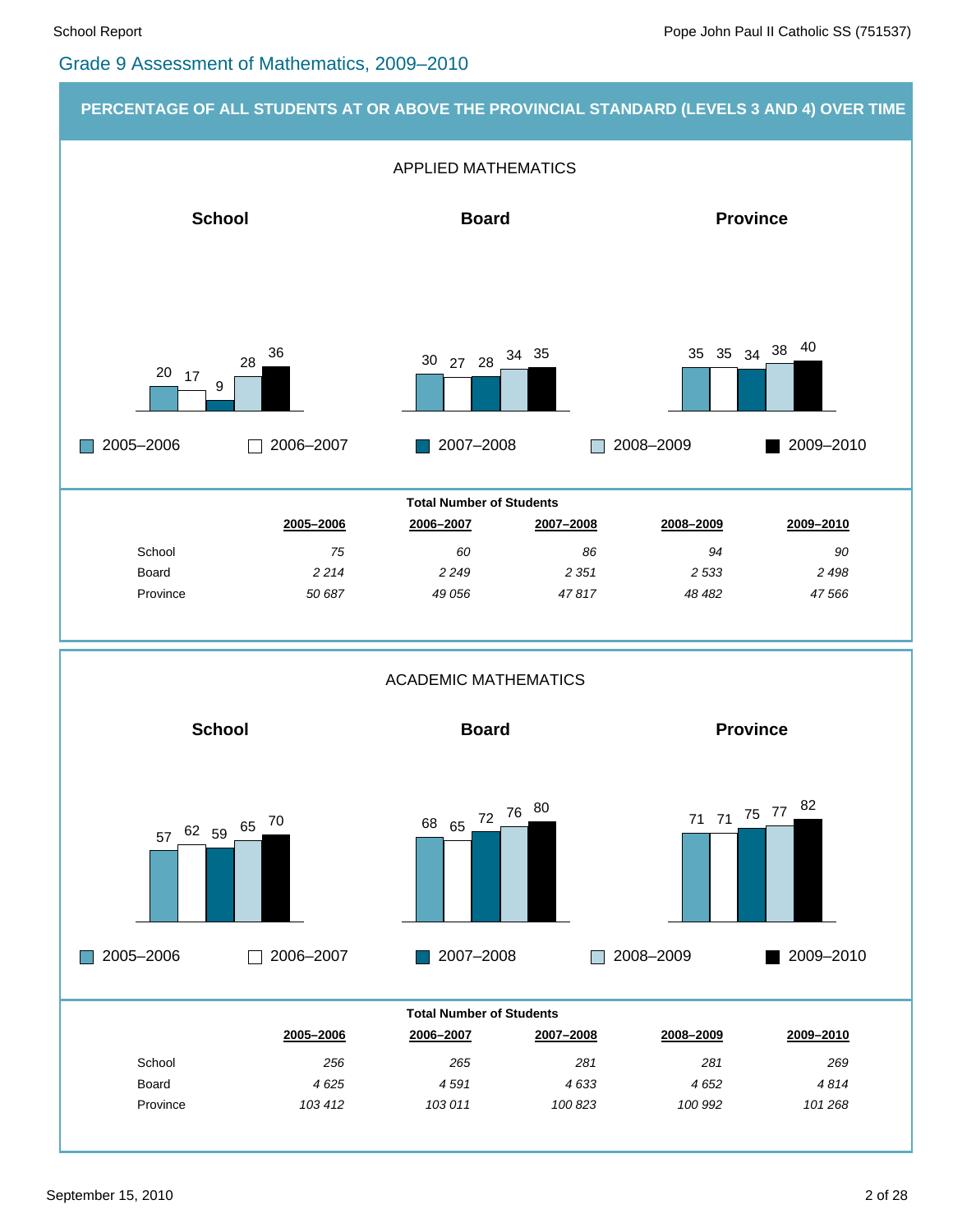# **TIPS**

The applied and academic mathematics courses are different and should be considered separately.

Note: Students in locally developed courses do not participate in these assessments.

#### $\mathfrak{C}$

Each school or board is unique. To appreciate the distinctive character of a school or board, look at the contextual information to understand the features and characteristics of the community it serves.

#### $\alpha$

This assessment captures the performance of students at one point in time each year. Consider the results along with other information about students' achievement in mathematics.

#### $\alpha$

Exercise caution when interpreting results for small schools or boards. Results may vary considerably from year to year, and differences may look exaggerated. For example, in a school of 30 students, a difference of 10% represents only three students.

#### $\mathfrak{C}$

Trends may be difficult to identify or to interpret. This is especially true when groups are small or in schools where there is a high turnover in the student population.

#### $C<sub>3</sub>$

EQAO values students' privacy. Results are not reported publicly for schools where fewer than 15 students participated, because it might be possible to identify individual students.

# **ABOUT THIS SCHOOL OR BOARD REPORT**

This report shows how well students have met curriculum expectations for either the applied or academic mathematics program to the end of Grade 9. Students complete two booklets that allow them to show what they know in mathematics. The assessment is based on *The Ontario Curriculum: Mathematics, Grades 9 and 10.*

#### **This report includes**

- results for this year;
- a comparison of results over the past four years to aid in monitoring improvement and
- $\bullet$  information about the characteristics of the students who participated.

#### **Specifically, you will find**

- $\bullet$  summary graphs showing the percentage of students achieving the provincial standard in either applied or academic mathematics;
- $\bullet$  detailed tables and graphs showing results for all levels of achievement, participation information and results for gender
- student questionnaire results and
- $\bullet$  an explanation of all terms used in this report.

## **HOW TO USE THIS REPORT**

- ¨ Examine the contextual information to understand the similarities and differences between this school, the board and the province; the board and the province. Consider the challenges that any differences might present.
- Examine the results for applied and academic mathematics.
	- Are these results consistent with what you would expect?
	- · How do the school results compare to the board and province; the board results compare to the province?
	- How do these results compare over time?
	- · What influence might students' attitudes have on student performance (refer to the questionnaire results)?
- Speak to the school or board staff about the goals for school improvement related to mathematics.

The Education Quality and Accountability Office is an independent agency that gathers information about student achievement through province-wide assessments. Each year, all Grade 9 students in applied and academic mathematics take part in this assessment across Ontario. Individual results are reported to students and to parents and guardians. School, board and provincial results are released publicly.

Learn more about us at www.eqao.com.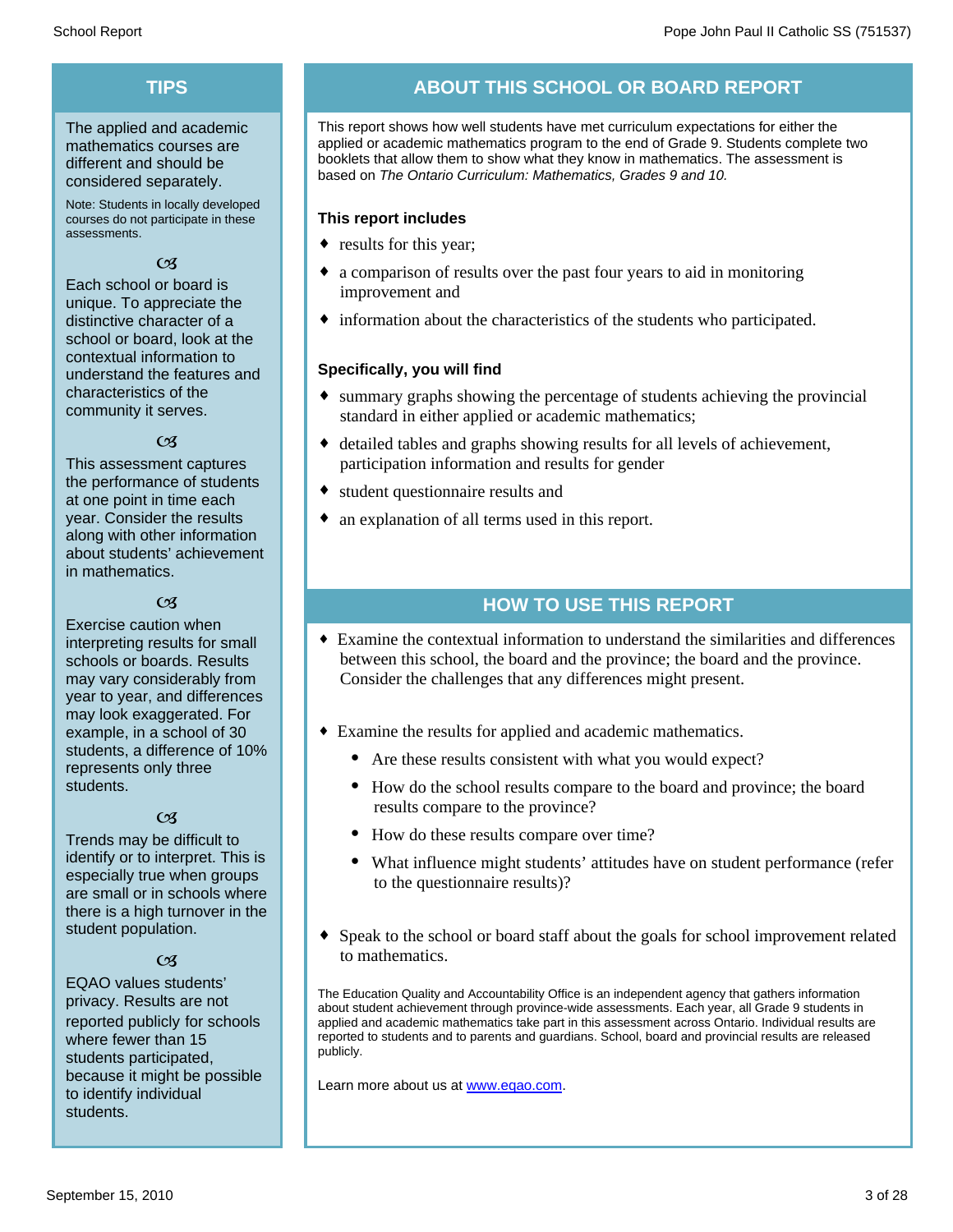# **Contextual Information**

This information provides a context for interpreting the school's applied mathematics course results.

|                                                                           | <b>School</b>  |                | <b>Board</b>                                 |         | <b>Province</b> |        |
|---------------------------------------------------------------------------|----------------|----------------|----------------------------------------------|---------|-----------------|--------|
| <b>Enrolment</b>                                                          |                |                |                                              |         |                 |        |
| Number of students in applied mathematics course                          |                | 90             |                                              | 2 4 9 8 |                 | 47 566 |
| Number of classes with students in applied mathematics course             |                | 4              |                                              | 142     |                 | 2954   |
| Number of schools with applied mathematics classes                        |                | Not applicable |                                              | 33      |                 | 714    |
|                                                                           |                |                | Number Percent Number Percent Number Percent |         |                 |        |
| <b>Participation in the Assessment</b>                                    |                |                |                                              |         |                 |        |
| Students who participated in the assessment                               | 89             | 99%            | 2 3 6 8                                      | 95%     | 45 063          | 95%    |
| Participating students who received one or more<br>accommodations*        | 29             | 33%            | 764                                          | 32%     | 10411           | 23%    |
| Participating students who received one or more special<br>provisions*    | 1              | 1%             | 235                                          | 10%     | 1413            | 3%     |
| Students who did not complete any part of the assessment (no<br>$data)*$  | $\mathcal{I}$  | 1%             | 130                                          | 5%      | 2 5 0 3         | 5%     |
| Gender <sup>†</sup> Based on number of students enrolled                  |                |                |                                              |         |                 |        |
| Female                                                                    | 38             | 42%            | 1 180                                        | 47%     | 21 262          | 45%    |
| Male                                                                      | 52             | 58%            | 1318                                         | 53%     | 26 304          | 55%    |
| Gender not specified                                                      | 0              | 0%             | $\theta$                                     | 0%      | 0               | $0\%$  |
| Student Status <sup>†</sup> Based on number of students enrolled          |                |                |                                              |         |                 |        |
| English language learners*                                                | 7              | 8%             | 412                                          | 16%     | 2857            | 6%     |
| Students with special education needs (excluding gifted)*                 | 28             | 31%            | 799                                          | 32%     | 15 203          | 32%    |
| Semester/Full Year Based on number of students enrolled                   |                |                |                                              |         |                 |        |
| First-semester course                                                     | 46             | 51%            | 889                                          | 36%     | 21 402          | 45%    |
| Second-semester course                                                    | 44             | 49%            | 897                                          | 36%     | 21 754          | 46%    |
| Full-year course                                                          | 0              | 0%             | 712                                          | 29%     | 4410            | 9%     |
| <b>Language and School Background</b> <sup>††</sup>                       |                |                |                                              |         |                 |        |
| Based on Student Questionnaire data<br>Number of Respondents:             | 89             |                | 2 2 6 9                                      |         | 43 201          |        |
| Speak only or mostly a language other than English at home                | $\overline{4}$ | 4%             | 388                                          | 17%     | 2856            | 7%     |
| Speak another language as often as English at home                        | 16             | 18%            | 550                                          | 24%     | 5 041           | 12%    |
| Attended three or more elementary schools from kindergarten to<br>Grade 8 | 33             | 37%            | 671                                          | 30%     | 16886           | 39%    |

See the Explanation of Terms.

**†** Contextual data pertaining to "gender" and "student status" are provided by schools and/or boards through the Student Data Collection process. Some data may be missing because they were not provided by the school or the board.

**††** Contextual data pertaining to "school background" and "language" are gathered from the Student Questionnaire completed by students**.** Some data may be missing because they were not provided by the students.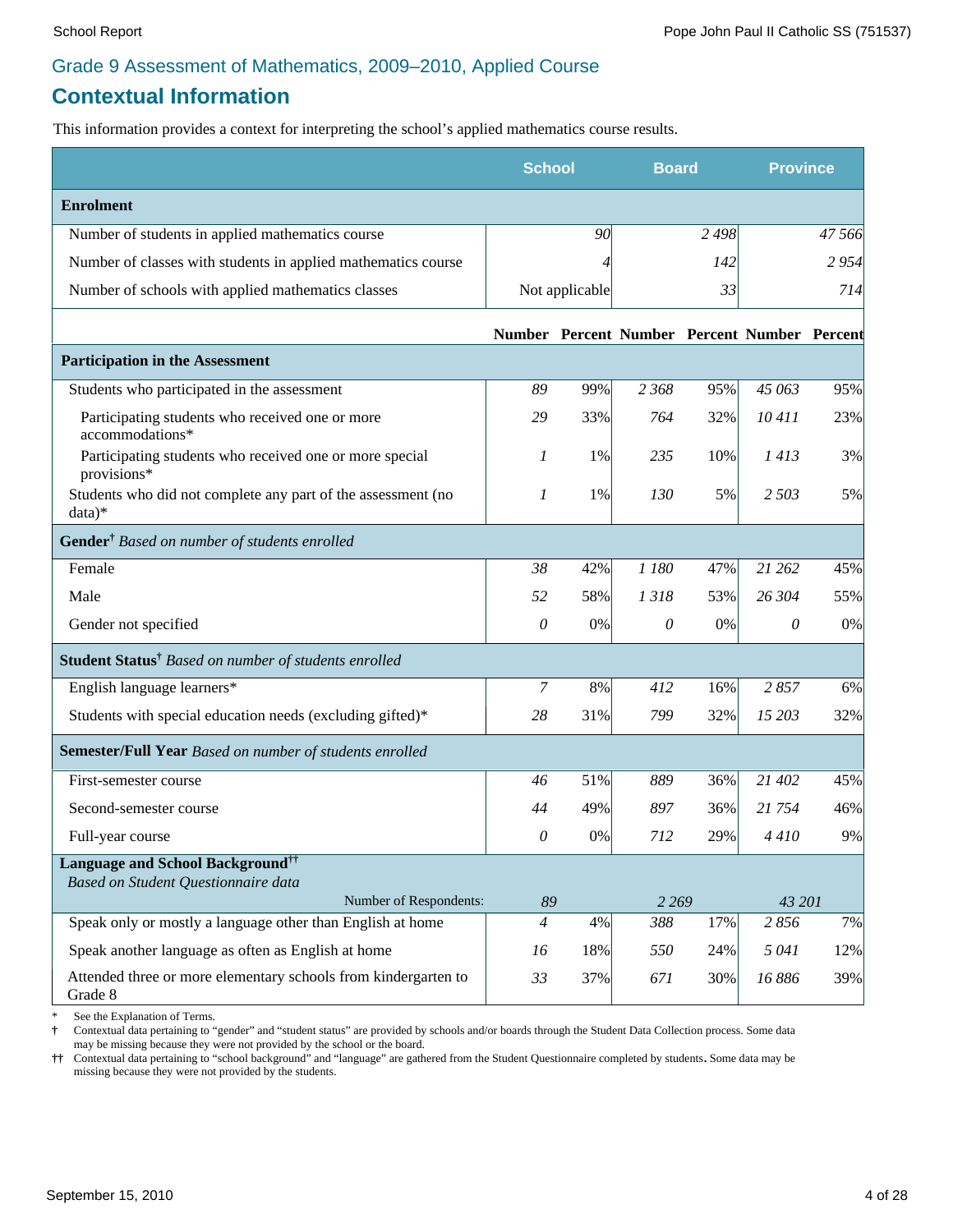# **Results for All Students**

| <b>All Students*</b>                                                           |                     |      | <b>Percentage of All Students in Applied Mathematics</b> |                           |                                                                         |
|--------------------------------------------------------------------------------|---------------------|------|----------------------------------------------------------|---------------------------|-------------------------------------------------------------------------|
| Number of Students                                                             | <b>School</b><br>90 |      | <b>Board</b><br>2 4 9 8                                  | <b>Province</b><br>47 566 | <b>Course at All Levels*</b>                                            |
|                                                                                | #l                  | $\%$ | $\%$                                                     | %                         |                                                                         |
| Level 4                                                                        | 61                  | 7%   | $6\%$                                                    | 7%                        |                                                                         |
| Level 3                                                                        | 26                  | 29%  | 29%                                                      | 34%                       |                                                                         |
| Level 2                                                                        | 32                  | 36%  | $36\%$                                                   | 35%                       |                                                                         |
| <b>Level 1</b>                                                                 | 18                  | 20%  | $16\%$                                                   | 14%                       | 36<br>36                                                                |
| <b>Below Level 1</b>                                                           |                     | 8%   | 7%                                                       | 6%                        | 35<br>34<br>29<br>29                                                    |
| Participating<br><i>Students</i>                                               | 89                  | 99%  | $95\%$                                                   | 95%                       | 20<br>16<br>14<br>8<br>$\overline{7}$<br>6<br>6                         |
| No Data                                                                        |                     | 1%   | $5\%$                                                    | 5%                        | Below L1                                                                |
| <b>At or Above</b><br><b>Provincial Standard</b><br>(Levels 3 and 4) $\dagger$ |                     | 36%  | 35%                                                      | 40%                       | Level 4<br>Level 2<br>Level 3<br>Level 1<br>School<br>Province<br>Board |

# **Results for Participating Students (excludes "no data" category)**

| <b>Participating Students**</b>                                                |                     |               |                         |                           |  |  |  |  |
|--------------------------------------------------------------------------------|---------------------|---------------|-------------------------|---------------------------|--|--|--|--|
| Number of Students                                                             | <b>School</b><br>89 |               | <b>Board</b><br>2 3 6 8 | <b>Province</b><br>45 063 |  |  |  |  |
|                                                                                | #                   | $\frac{0}{0}$ | $\frac{0}{0}$           | $\%$                      |  |  |  |  |
| Level 4                                                                        | 6                   | 7%            | 7%                      | 7%                        |  |  |  |  |
| Level 3                                                                        | 26                  | 29%           | 30%                     | 35%                       |  |  |  |  |
| Level 2                                                                        | 32                  | 36%           | 38%                     | 37%                       |  |  |  |  |
| Level 1                                                                        | 18                  | 20%           | 17%                     | 15%                       |  |  |  |  |
| <b>Below Level 1</b>                                                           |                     | 8%            | 8%                      | 6%                        |  |  |  |  |
| <b>At or Above</b><br><b>Provincial Standard</b><br>(Levels 3 and 4) $\dagger$ |                     | 36%           | 37%                     | 43%                       |  |  |  |  |



\* Because percentages in tables and graphs are rounded, and because graphs do not show all reporting categories, percentages may not add to 100.<br>\*\* Because percentages in tables and graphs are rounded, percentages may not

- Because percentages in tables and graphs are rounded, percentages may not add to 100.
- † These percentages are based on the actual number of students and cannot be calculated simply by adding the rounded percentages of students at Levels 3 and 4.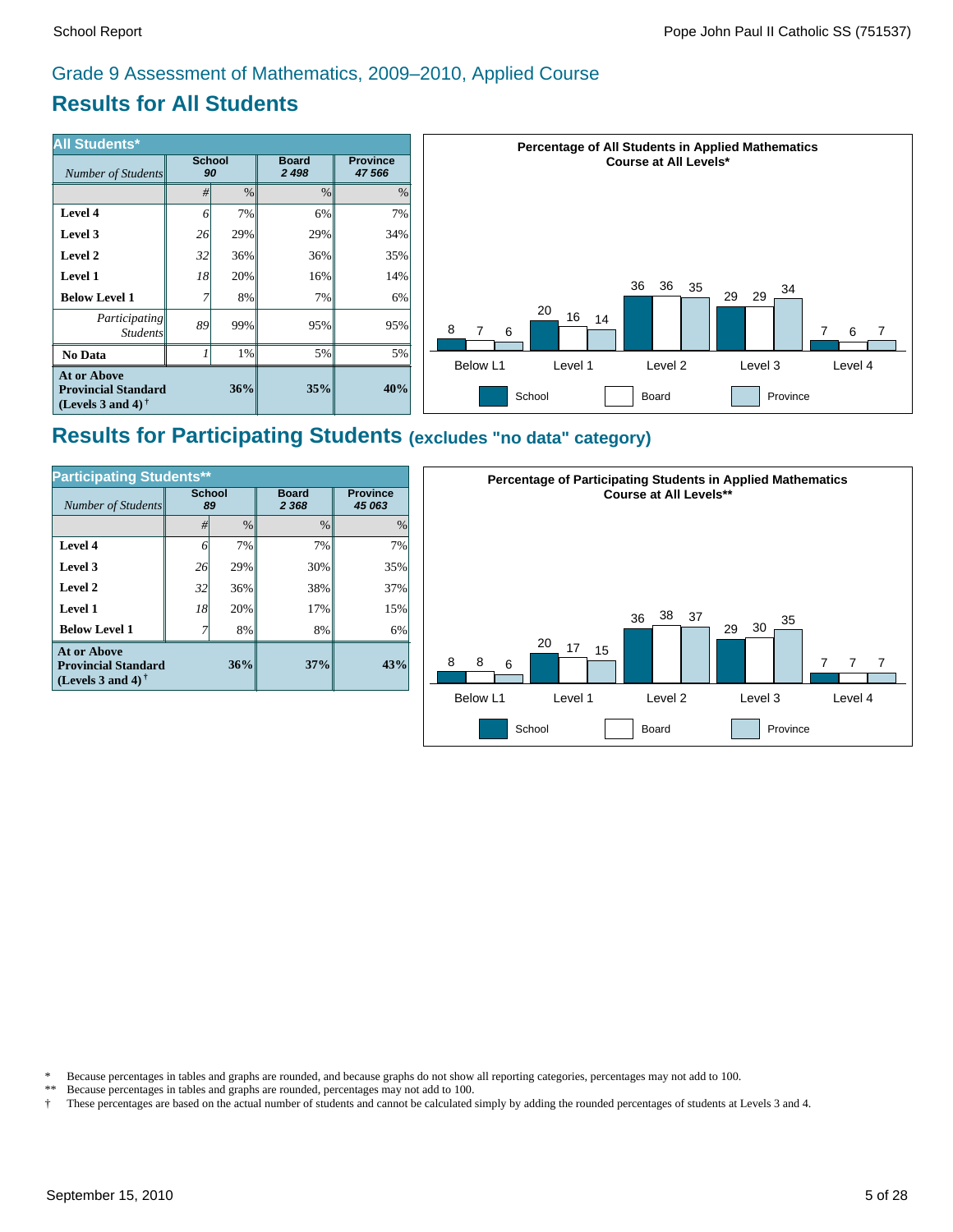# **Results by Gender††** Grade 9 Assessment of Mathematics, 2009–2010, Applied Course

| All Students: School by Gender*                                                                      |          |                     |                   |      |  |  |  |
|------------------------------------------------------------------------------------------------------|----------|---------------------|-------------------|------|--|--|--|
| Number of Students                                                                                   |          | <b>Female</b><br>38 | <b>Male</b><br>52 |      |  |  |  |
|                                                                                                      | #        | $\frac{0}{0}$       | #                 | $\%$ |  |  |  |
| Level 4                                                                                              |          | 3%                  | 5                 | 10%  |  |  |  |
| Level 3                                                                                              | 10       | 26%                 | 16                | 31%  |  |  |  |
| Level 2                                                                                              | 15       | 39%                 | 17                | 33%  |  |  |  |
| Level 1                                                                                              | 10       | 26%                 | 8                 | 15%  |  |  |  |
| <b>Below Level 1</b>                                                                                 | 2        | 5%                  | 5                 | 10%  |  |  |  |
| <i>Participating</i><br><b>Students</b>                                                              | 38       | 100%                | 51                | 98%  |  |  |  |
| <b>No Data</b>                                                                                       | $\theta$ | 0%                  |                   | 2%   |  |  |  |
| <b>At or Above</b><br><b>Provincial Standard</b><br>(Levels 3 and 4) <sup><math>\dagger</math></sup> |          | 40%                 |                   |      |  |  |  |

| All Students: Board by Gender*                                                                       |        |       |                     |     |  |  |  |
|------------------------------------------------------------------------------------------------------|--------|-------|---------------------|-----|--|--|--|
| Number of Students                                                                                   | Female | 1 180 | <b>Male</b><br>1318 |     |  |  |  |
|                                                                                                      | #      | $\%$  | #                   | %   |  |  |  |
| Level 4                                                                                              | 48     | 4%    | 108                 | 8%  |  |  |  |
| Level 3                                                                                              | 327    | 28%   | 389                 | 30% |  |  |  |
| Level 2                                                                                              | 467    | 40%   | 436                 | 33% |  |  |  |
| Level 1                                                                                              | 193    | 16%   | 214                 | 16% |  |  |  |
| <b>Below Level 1</b>                                                                                 | 92     | 8%    | 94                  | 7%  |  |  |  |
| Participating<br><b>Students</b>                                                                     | 1 127  | 96%   | 1 24 1              | 94% |  |  |  |
| <b>No Data</b>                                                                                       | 53     | 4%    | 77                  | 6%  |  |  |  |
| <b>At or Above</b><br><b>Provincial Standard</b><br>(Levels 3 and 4) <sup><math>\dagger</math></sup> |        | 32%   |                     | 38% |  |  |  |

| All Students: Province by Gender*                                                 |                         |               |                       |               |  |  |  |
|-----------------------------------------------------------------------------------|-------------------------|---------------|-----------------------|---------------|--|--|--|
| Number of Students                                                                | <b>Female</b><br>21 262 |               | <b>Male</b><br>26 304 |               |  |  |  |
|                                                                                   | #                       | $\frac{0}{0}$ | #                     | $\frac{0}{0}$ |  |  |  |
| Level 4                                                                           | 999                     | 5%            | 2 165                 | 8%            |  |  |  |
| Level 3                                                                           | 6 607                   | 31%           | 9382                  | 36%           |  |  |  |
| Level 2                                                                           | 7941                    | 37%           | 8688                  | 33%           |  |  |  |
| Level 1                                                                           | 3431                    | 16%           | 3 2 2 4               | 12%           |  |  |  |
| <b>Below Level 1</b>                                                              | 1 207                   | 6%            | 1419                  | 5%            |  |  |  |
| Participating<br><b>Students</b>                                                  | 20 185                  | 95%           | 24 878                | 95%           |  |  |  |
| <b>No Data</b>                                                                    | 1 077                   | 5%            | 1 426                 | 5%            |  |  |  |
| <b>At or Above</b><br><b>Provincial Standard</b><br>(Levels 3 and 4) $^{\dagger}$ |                         | 36%           |                       | 44%           |  |  |  |







\* Because percentages in tables and graphs are rounded, and because graphs do not show all reporting categories, percentages may not add to 100.<br>These percentages are based on the actual number of students and cannot be ca

† These percentages are based on the actual number of students and cannot be calculated simply by adding the rounded percentages of students at Levels 3 and 4.

Includes only students for whom gender data were available.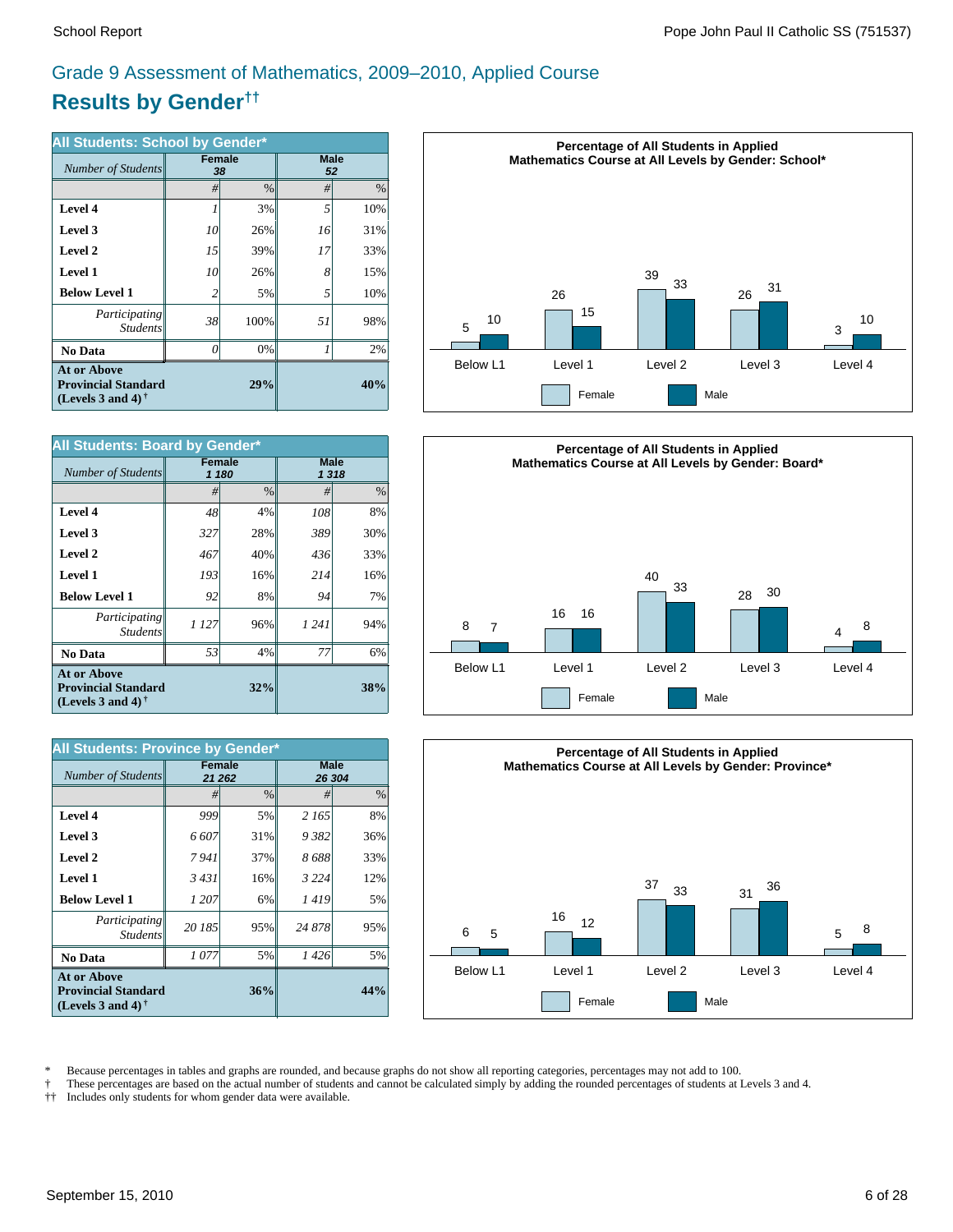# **Contextual Information**

This information provides a context for interpreting the school's academic mathematics course results.

|                                                                                            | <b>School</b> |                | <b>Board</b> |      | <b>Province</b>                              |         |
|--------------------------------------------------------------------------------------------|---------------|----------------|--------------|------|----------------------------------------------|---------|
| <b>Enrolment</b>                                                                           |               |                |              |      |                                              |         |
| Number of students in academic mathematics course                                          |               | 269            |              | 4814 |                                              | 101 268 |
| Number of classes with students in academic mathematics<br>course                          |               | 10             |              | 185  |                                              | 4 168   |
| Number of schools with academic mathematics classes                                        |               | Not applicable |              | 32   |                                              | 686     |
|                                                                                            |               |                |              |      | Number Percent Number Percent Number Percent |         |
| <b>Participation in the Assessment</b>                                                     |               |                |              |      |                                              |         |
| Students who participated in the assessment                                                | 268           | 100%           | 4783         | 99%  | 100 436                                      | 99%     |
| Participating students who received one or more<br>accommodations*                         | 12            | 4%             | 175          | 4%   | 3 5 2 6                                      | 4%      |
| Participating students who received one or more special<br>provisions*                     | 0             | 0%             | 208          | 4%   | 1669                                         | 2%      |
| Students who did not complete any part of the assessment (no<br>$data)*$                   | 1             | ${<}1\%$       | 31           | 1%   | 832                                          | 1%      |
| Gender <sup>†</sup> Based on number of students enrolled                                   |               |                |              |      |                                              |         |
| Female                                                                                     | 138           | 51%            | 2 5 7 4      | 53%  | 51 972                                       | 51%     |
| Male                                                                                       | 131           | 49%            | 2 2 4 0      | 47%  | 49 29 6                                      | 49%     |
| Gender not specified                                                                       | $\mathcal O$  | 0%             | 0            | 0%   | 0                                            | 0%      |
| Student Status <sup>†</sup> Based on number of students enrolled                           |               |                |              |      |                                              |         |
| English language learners*                                                                 | 13            | 5%             | 414          | 9%   | 3 8 2 6                                      | 4%      |
| Students with special education needs (excluding gifted)*                                  | 12            | 4%             | 164          | 3%   | 5090                                         | 5%      |
| Semester/Full Year Based on number of students enrolled                                    |               |                |              |      |                                              |         |
| First-semester course                                                                      | 113           | 42%            | 1580         | 33%  | 44 5 62                                      | 44%     |
| Second-semester course                                                                     | 156           | 58%            | 1533         | 32%  | 43 817                                       | 43%     |
| Full-year course                                                                           | $\theta$      | 0%             | 1701         | 35%  | 12 889                                       | 13%     |
| <b>Language and School Background</b> <sup>††</sup><br>Based on Student Questionnaire data |               |                |              |      |                                              |         |
| Number of Respondents:                                                                     | 270           |                | 4657         |      | 97 137                                       |         |
| Speak only or mostly a language other than English at home                                 | 13            | 5%             | 567          | 12%  | 8 3 2 7                                      | 9%      |
| Speak another language as often as English at home                                         | 68            | 25%            | 1022         | 22%  | 14612                                        | 15%     |
| Attended three or more elementary schools from kindergarten to<br>Grade 8                  | 85            | 31%            | 1 174        | 25%  | 32 983                                       | 34%     |

See the Explanation of Terms.

**†** Contextual data pertaining to "gender" and "student status" are provided by schools and/or boards through the Student Data Collection process. Some data may be missing because they were not provided by the school or the board.

**††** Contextual data pertaining to "school background" and "language" are gathered from the Student Questionnaire completed by students**.** Some data may be missing because they were not provided by the students.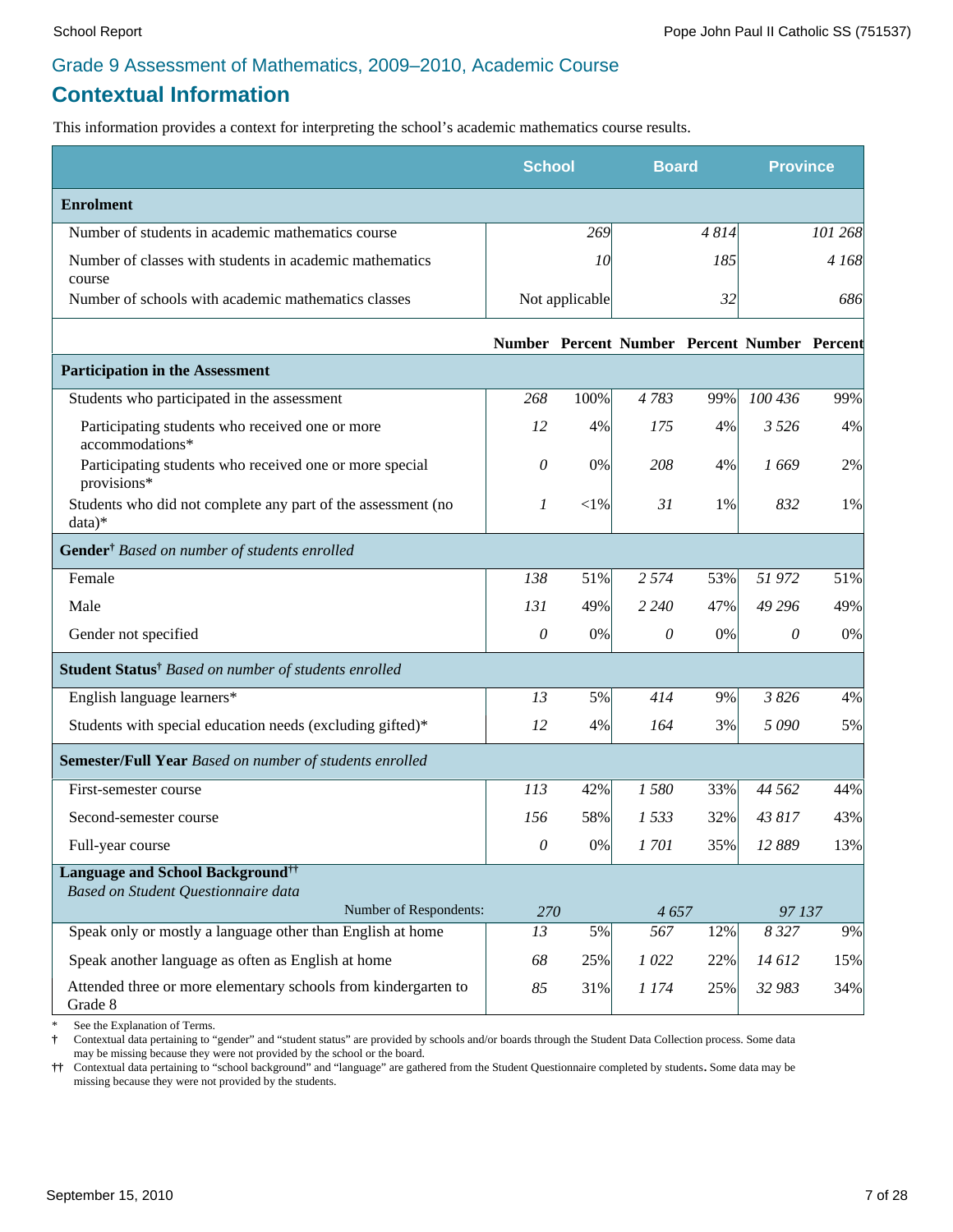# **Results for All Students**

| <b>All Students*</b>                                                           |     |                      |                      |                            | <b>Percentage of All Students in Academic Mathematics</b>              |  |  |
|--------------------------------------------------------------------------------|-----|----------------------|----------------------|----------------------------|------------------------------------------------------------------------|--|--|
| Number of Students                                                             |     | <b>School</b><br>269 | <b>Board</b><br>4814 | <b>Province</b><br>101 268 | <b>Course at All Levels*</b>                                           |  |  |
|                                                                                | #   | $\%$                 | $\frac{0}{0}$        | $\%$                       |                                                                        |  |  |
| Level 4                                                                        | 25  | 9%                   | 10%                  | 10%                        |                                                                        |  |  |
| Level 3                                                                        | 164 | 61%                  | 70%                  | 72%                        | 72<br>70                                                               |  |  |
| Level 2                                                                        | 56  | 21%                  | 14%                  | 12%                        | 61                                                                     |  |  |
| Level 1                                                                        | 22  | 8%                   | 5%                   | 5%                         |                                                                        |  |  |
| <b>Below Level 1</b>                                                           |     | $< 1\%$              | $<$ 1%               | $<$ 1%                     |                                                                        |  |  |
| Participating<br><i>Students</i>                                               | 268 | $100\%$              | 99%                  | 99%                        | 21<br>14<br>12<br>10<br>10<br>9<br>8<br>5<br>5<br>$<$ 1<br>$<$ 1<br><1 |  |  |
| No Data                                                                        |     | $< 1\%$              | 1%                   | 1%                         | Level 4<br>Below L1<br>Level 1<br>Level <sub>2</sub><br>Level 3        |  |  |
| <b>At or Above</b><br><b>Provincial Standard</b><br>(Levels 3 and 4) $\dagger$ |     | 70%                  | 80%                  | 82%                        | School<br>Board<br>Province                                            |  |  |

# **Results for Participating Students (excludes "no data" category)**

| <b>Participating Students**</b>                                                |                      |               |                      |                            |  |  |  |  |
|--------------------------------------------------------------------------------|----------------------|---------------|----------------------|----------------------------|--|--|--|--|
| Number of Students                                                             | <b>School</b><br>268 |               | <b>Board</b><br>4783 | <b>Province</b><br>100 436 |  |  |  |  |
|                                                                                | #                    | $\frac{0}{0}$ | $\frac{0}{0}$        | $\frac{0}{0}$              |  |  |  |  |
| Level 4                                                                        | 25                   | 9%            | 10%                  | 10%                        |  |  |  |  |
| Level 3                                                                        | 164                  | 61%           | 70%                  | 73%                        |  |  |  |  |
| Level 2                                                                        | 56                   | 21%           | 14%                  | 12%                        |  |  |  |  |
| Level 1                                                                        | 22                   | 8%            | 5%                   | 5%                         |  |  |  |  |
| <b>Below Level 1</b>                                                           |                      | ${<}1\%$      | $<$ 1%               | $<$ 1%                     |  |  |  |  |
| <b>At or Above</b><br><b>Provincial Standard</b><br>(Levels 3 and 4) $\dagger$ |                      | 71%           | 80%                  | 83%                        |  |  |  |  |



\* Because percentages in tables and graphs are rounded, and because graphs do not show all reporting categories, percentages may not add to 100.<br>\*\* Because percentages in tables and graphs are rounded, percentages may not

Because percentages in tables and graphs are rounded, percentages may not add to 100.

† These percentages are based on the actual number of students and cannot be calculated simply by adding the rounded percentages of students at Levels 3 and 4.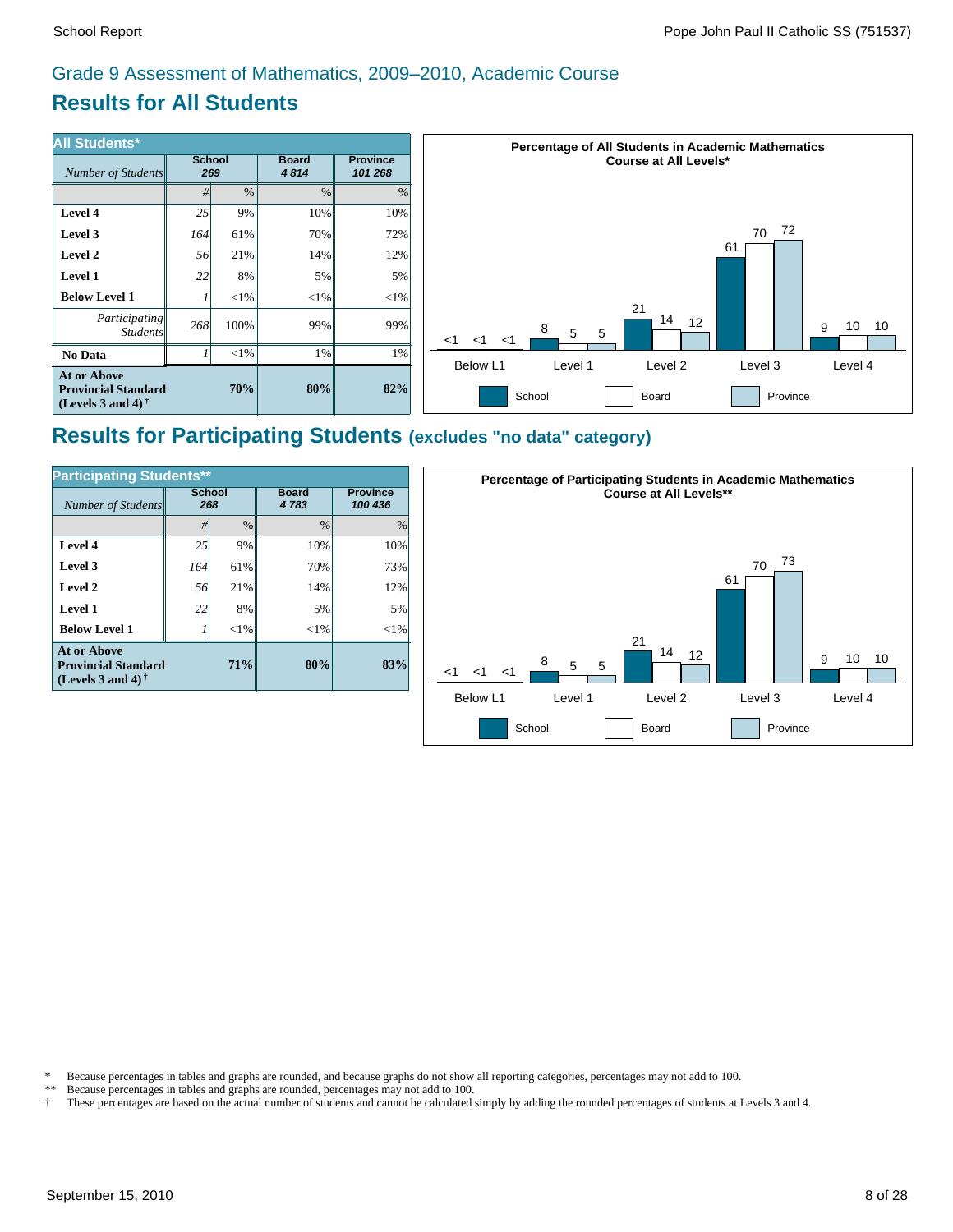# **Results by Gender††** Grade 9 Assessment of Mathematics, 2009–2010, Academic Course

| All Students: School by Gender*                                                |               |      |                    |      |  |  |  |
|--------------------------------------------------------------------------------|---------------|------|--------------------|------|--|--|--|
| Number of Students                                                             | <b>Female</b> | 138  | <b>Male</b><br>131 |      |  |  |  |
|                                                                                | #             | $\%$ | #                  | $\%$ |  |  |  |
| Level 4                                                                        | 9             | 7%   | 16                 | 12%  |  |  |  |
| Level 3                                                                        | 83            | 60%  | 81                 | 62%  |  |  |  |
| Level 2                                                                        | 33            | 24%  | 23                 | 18%  |  |  |  |
| Level 1                                                                        | 13            | 9%   | 9                  | 7%   |  |  |  |
| <b>Below Level 1</b>                                                           | 0             | 0%   |                    | 1%   |  |  |  |
| <i>Participating</i><br><b>Students</b>                                        | 138           | 100% | 130                | 99%  |  |  |  |
| No Data                                                                        | 0             | 0%   | 1                  | 1%   |  |  |  |
| <b>At or Above</b><br><b>Provincial Standard</b><br>(Levels 3 and 4) $\dagger$ |               | 74%  |                    |      |  |  |  |

| <b>All Students: Board by Gender*</b>                                                                |                   |               |                        |          |  |  |  |
|------------------------------------------------------------------------------------------------------|-------------------|---------------|------------------------|----------|--|--|--|
| Number of Students                                                                                   | Female<br>2 5 7 4 |               | <b>Male</b><br>2 2 4 0 |          |  |  |  |
|                                                                                                      | #                 | $\frac{0}{0}$ | #                      | $\%$     |  |  |  |
| Level 4                                                                                              | 226               | 9%            | 245                    | 11%      |  |  |  |
| Level 3                                                                                              | 1 831             | 71%           | 1537                   | 69%      |  |  |  |
| Level 2                                                                                              | 377               | 15%           | 316                    | 14%      |  |  |  |
| Level 1                                                                                              | 123               | 5%            | 115                    | 5%       |  |  |  |
| <b>Below Level 1</b>                                                                                 | $\overline{c}$    | ${<}1%$       | 11                     | ${<}1\%$ |  |  |  |
| Participating<br><b>Students</b>                                                                     | 2 5 5 9           | 99%           | 2 2 2 4                | 99%      |  |  |  |
| No Data                                                                                              | 15                | 1%            | 16                     | 1%       |  |  |  |
| <b>At or Above</b><br><b>Provincial Standard</b><br>(Levels 3 and 4) <sup><math>\dagger</math></sup> |                   | 80%           |                        | 80%      |  |  |  |

| All Students: Province by Gender*                                                 |                         |               |             |               |
|-----------------------------------------------------------------------------------|-------------------------|---------------|-------------|---------------|
| Number of Students                                                                | <b>Female</b><br>51 972 |               | <b>Male</b> | 49 296        |
|                                                                                   | #                       | $\frac{0}{0}$ | #           | $\frac{0}{0}$ |
| Level 4                                                                           | 4 656                   | 9%            | 5 5 9 4     | 11%           |
| Level 3                                                                           | 37 608                  | 72%           | 35 440      | 72%           |
| Level 2                                                                           | 6 7 2 5                 | 13%           | 5.553       | 11%           |
| Level 1                                                                           | 2434                    | 5%            | 2 1 3 5     | 4%            |
| <b>Below Level 1</b>                                                              | 115                     | ${<}1\%$      | 176         | ${<}1\%$      |
| Participating<br><b>Students</b>                                                  | 51 538                  | 99%           | 48898       | 99%           |
| <b>No Data</b>                                                                    | 434                     | 1%            | 398         | $1\%$         |
| <b>At or Above</b><br><b>Provincial Standard</b><br>(Levels 3 and 4) $^{\dagger}$ |                         | 81%           |             | 83%           |







\* Because percentages in tables and graphs are rounded, and because graphs do not show all reporting categories, percentages may not add to 100.<br>These percentages are based on the actual number of students and cannot be ca

† These percentages are based on the actual number of students and cannot be calculated simply by adding the rounded percentages of students at Levels 3 and 4.

†† Includes only students for whom gender data were available.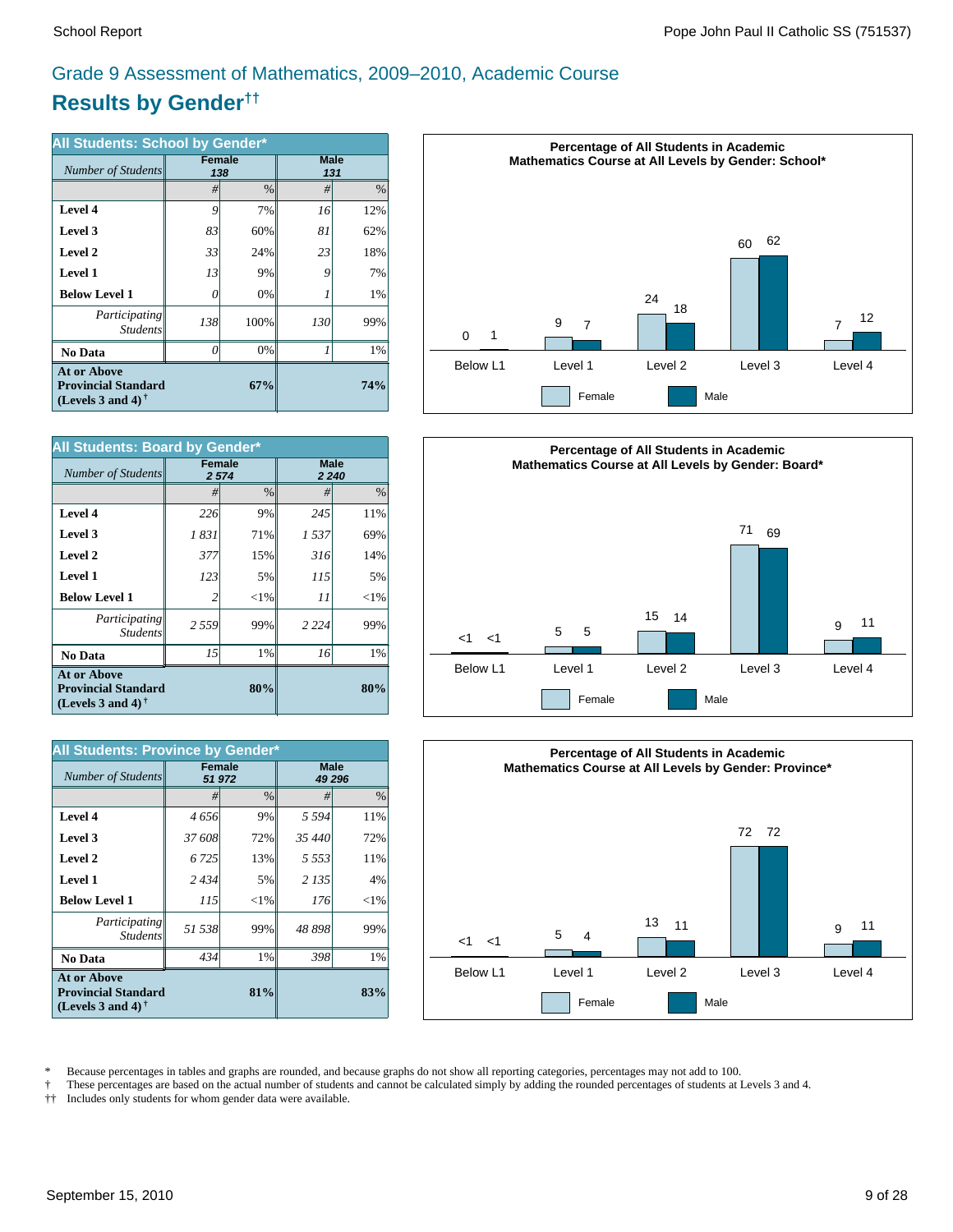#### Grade 9 Assessment of Mathematics, 2009–2010

# **Contextual Information over Time: Applied Mathematics Course**

This information provides a context for interpreting the school's results over the past five years.

|                                                                           |               |                |                | 2005-2006 2006-2007 2007-2008 2008-2009 2009-2010 |     |
|---------------------------------------------------------------------------|---------------|----------------|----------------|---------------------------------------------------|-----|
| <b>Enrolment</b>                                                          |               |                |                |                                                   |     |
| Number of students in applied mathematics course                          | 75            | 60             | 86             | 94                                                | 90  |
| Number of classes with students in applied mathematics course             | 4             | 3              | $\mathfrak{h}$ | 4                                                 | 4   |
| <b>Participation in the Assessment</b>                                    |               |                |                |                                                   |     |
| Students who participated in the assessment                               | 89%           | 93%            | 99%            | 93%                                               | 99% |
| Participating students who received one or more<br>accommodations*        | 40%           | 39%            | 33%            | 33%                                               | 33% |
| Participating students who received one or more special<br>provisions*    | 0%            | 0%             | 0%             | 3%                                                | 1%  |
| Students who did not complete any part of the assessment (no<br>$data)*$  | 3%            | 7%             | 1%             | 7%                                                | 1%  |
| Students who were exempted*                                               | 8%            | $^{\tiny{++}}$ | ٠.             | $-$                                               | --- |
| Gender <sup>†</sup> Based on number of students enrolled                  |               |                |                |                                                   |     |
| Female                                                                    | 41%           | 45%            | 50%            | 50%                                               | 42% |
| Male                                                                      | 59%           | 55%            | 49%            | 50%                                               | 58% |
| Gender not specified                                                      | 0%            | 0%             | 1%             | 0%                                                | 0%  |
| Student Status <sup>†</sup> Based on number of students enrolled          |               |                |                |                                                   |     |
| English language learners*                                                | 0%            | 0%             | $0\%$          | 3%                                                | 8%  |
| Students with special education needs (excluding gifted)*                 | 53%           | 35%            | 37%            | 31%                                               | 31% |
| <b>Semester/Full Year</b> Based on number of students enrolled            |               |                |                |                                                   |     |
| First-semester course                                                     | 28%           | 42%            | 52%            | 51%                                               | 51% |
| Second-semester course                                                    | 72%           | 58%            | 48%            | 49%                                               | 49% |
| Full-year course                                                          | 0%            | 0%             | $0\%$          | 0%                                                | 0%  |
| <b>Language and School Background</b> <sup>††</sup>                       |               |                |                |                                                   |     |
| Based on Student Questionnaire data<br>Number of Respondents:             | n/a           | 51             | 82             | 82                                                | 89  |
| Speak only or mostly a language other than English at home                |               | 8%             | 4%             | 4%                                                | 4%  |
| Speak another language as often as English at home                        | Information   | 14%            | 20%            | 13%                                               | 18% |
| Attended three or more elementary schools from kindergarten to<br>Grade 8 | not available | 33%            | 34%            | 41%                                               | 37% |

See the Explanation of Terms.

**†** Contextual data pertaining to "gender" and "student status" are provided by schools and/or boards through the Student Data Collection process. Some data may be missing because they were not provided by the school or the board.

 $\blacklozenge$  Beginning in 2006–2007, exemptions have not been permitted.

**††** Contextual data pertaining to "school background" and "language" are gathered from the Student Questionnaire completed by students. Some data may be missing because they were not provided by the students.

n/a Information not available.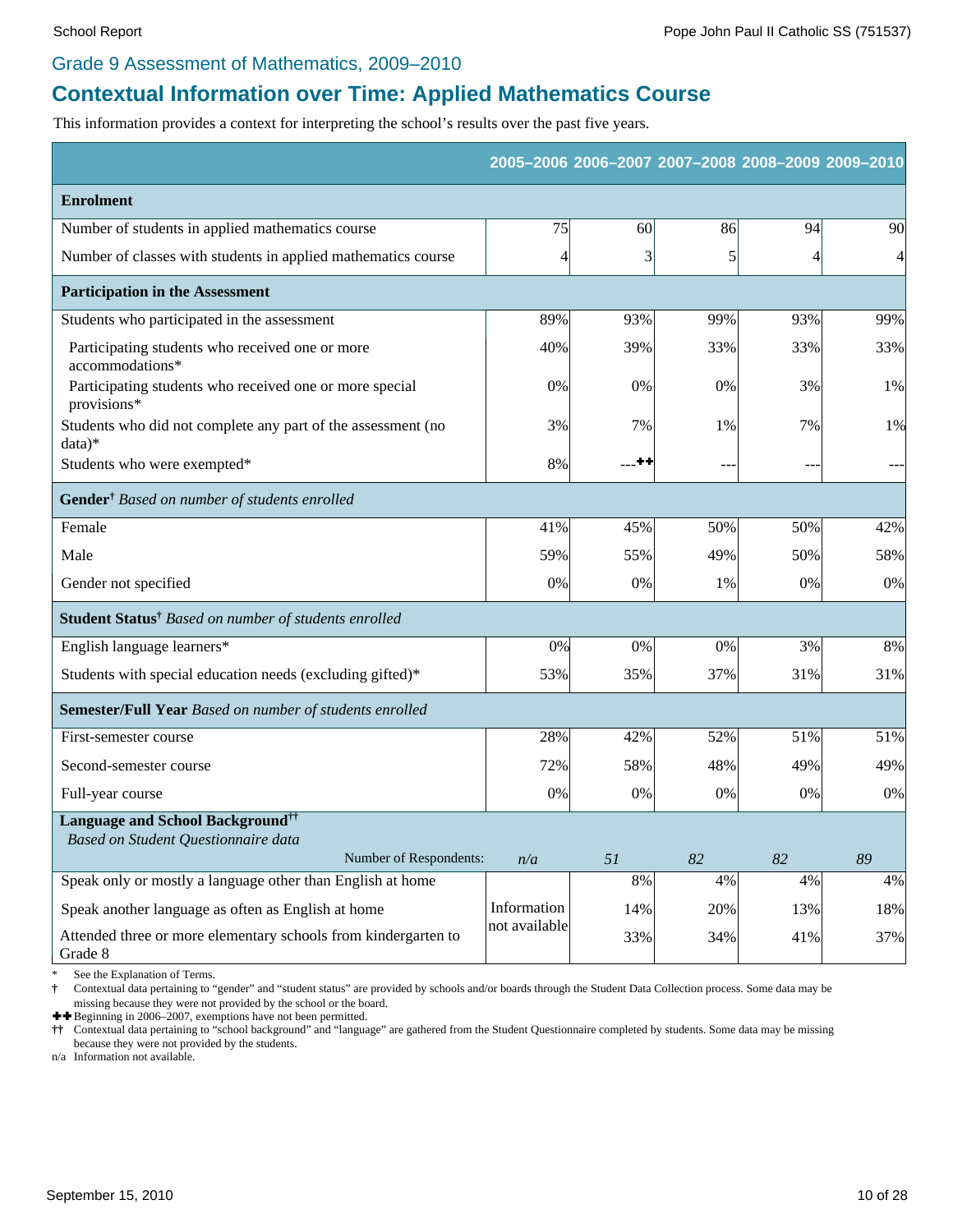## Results over Time, 2006–2007 to 2009–2010

# **Applied Mathematics Course for All Students**

| School*                                                                                              |             |             |             |         |
|------------------------------------------------------------------------------------------------------|-------------|-------------|-------------|---------|
| Year                                                                                                 | $'06 - '07$ | $'07 - '08$ | $'08 - '09$ | '09-'10 |
| Number of Students                                                                                   | 60          | 86          | 94          | 90      |
| Level 4                                                                                              | 0%          | 1%          | 2%          | 7%      |
| Level 3                                                                                              | 17%         | 8%          | 26%         | 29%     |
| Level 2                                                                                              | 45%         | 42%         | 37%         | 36%     |
| Level 1                                                                                              | 23%         | 31%         | 19%         | 20%     |
| <b>Below Level 1</b>                                                                                 | 8%          | 16%         | 9%          | 8%      |
| <b>Participating Students</b>                                                                        | 93%         | 99%         | 93%         | 99%     |
| No Data                                                                                              | 7%          | 1%          | 7%          | 1%      |
| <b>At or Above</b><br><b>Provincial Standard</b><br>(Levels 3 and 4) <sup><math>\dagger</math></sup> | 17%         | 9%          | 28%         | 36%     |

| Board*                                                                                        |             |             |             |         |
|-----------------------------------------------------------------------------------------------|-------------|-------------|-------------|---------|
| Year                                                                                          | $'06 - '07$ | $'07 - '08$ | $'08 - '09$ | '09-'10 |
| Number of Students                                                                            | 2 2 4 9     | 2 3 5 1     | 2.533       | 2498    |
| Level 4                                                                                       | 3%          | 4%          | 4%          | 6%      |
| Level 3                                                                                       | 24%         | 24%         | 30%         | 29%     |
| Level 2                                                                                       | 38%         | 37%         | 37%         | 36%     |
| Level 1                                                                                       | 18%         | 19%         | 16%         | 16%     |
| <b>Below Level 1</b>                                                                          | 10%         | 11%         | 8%          | 7%      |
| <b>Participating Students</b>                                                                 | 93%         | 94%         | 95%         | 95%     |
| No Data                                                                                       | 7%          | 6%          | 5%          | 5%      |
| At or Above<br><b>Provincial Standard</b><br>(Levels 3 and 4) <sup><math>\dagger</math></sup> | 27%         | 28%         | 34%         | 35%     |

| Province*                                                                                     |             |             |             |             |
|-----------------------------------------------------------------------------------------------|-------------|-------------|-------------|-------------|
| Year                                                                                          | $'06 - '07$ | $'07 - '08$ | $'08 - '09$ | $'09 - '10$ |
| Number of Students                                                                            | 49 056      | 47817       | 48 482      | 47.566      |
| Level 4                                                                                       | 5%          | 5%          | 5%          | 7%          |
| Level 3                                                                                       | 30%         | 29%         | 33%         | 34%         |
| Level 2                                                                                       | 36%         | 36%         | 35%         | 35%         |
| Level 1                                                                                       | 14%         | 15%         | 14%         | 14%         |
| <b>Below Level 1</b>                                                                          | 7%          | 8%          | 7%          | 6%          |
| <b>Participating Students</b>                                                                 | 91%         | 93%         | 94%         | 95%         |
| No Data                                                                                       | 9%          | 7%          | 6%          | 5%          |
| At or Above<br><b>Provincial Standard</b><br>(Levels 3 and 4) <sup><math>\dagger</math></sup> | 35%         | 34%         | 38%         | 40%         |







\* Because percentages in tables and graphs are rounded, and because graphs do not show all reporting categories, percentages may not add to 100.<br>These percentages are based on the actual number of students and cannot be ca

† These percentages are based on the actual number of students and cannot be calculated simply by adding the rounded percentages of students at Levels 3 and 4.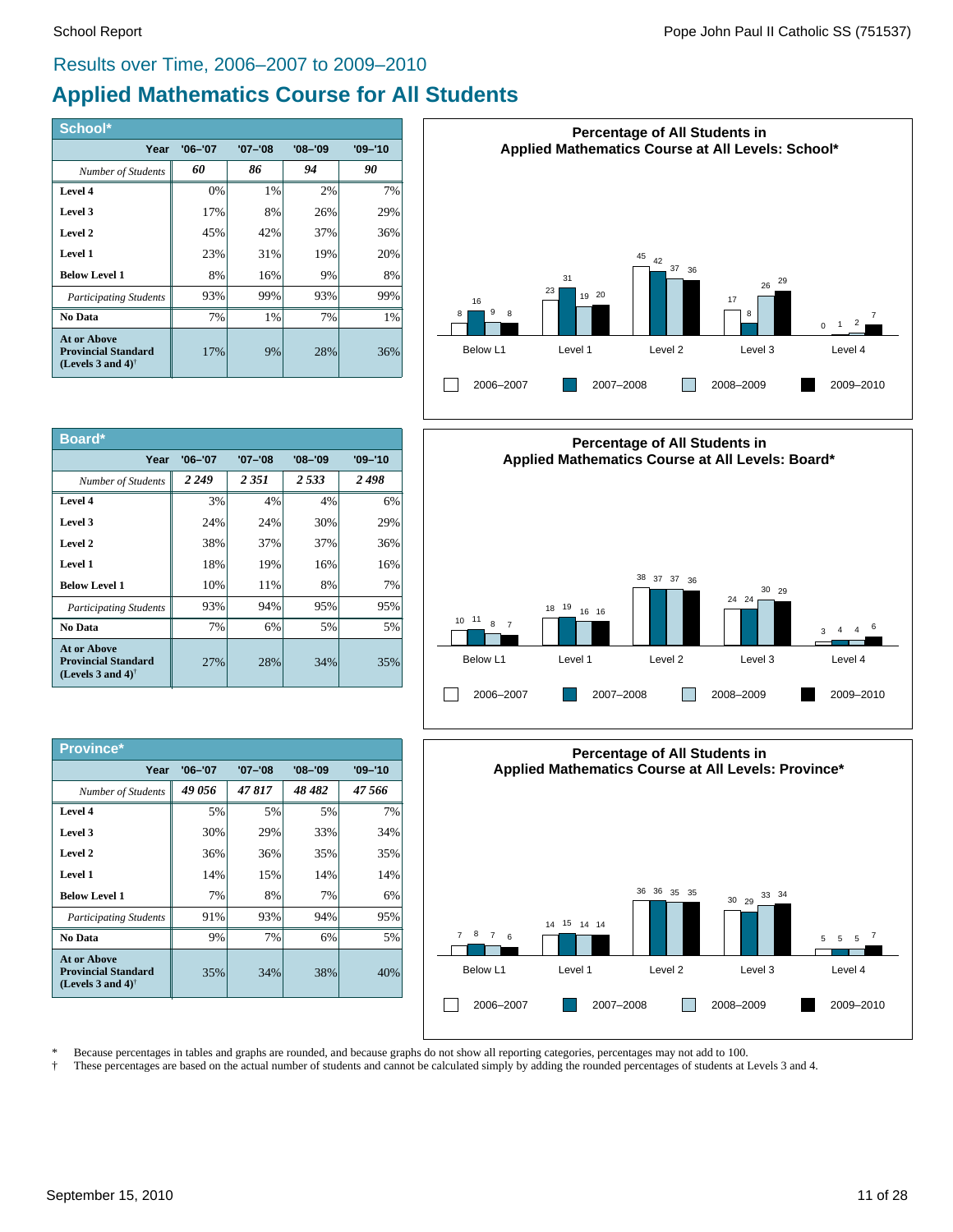#### Grade 9 Assessment of Mathematics, 2009–2010

# **Contextual Information over Time: Academic Mathematics Course**

This information provides a context for interpreting the school's results over the past five years.

|                                                                                            |               |       |           | 2005-2006 2006-2007 2007-2008 2008-2009 2009-2010 |          |
|--------------------------------------------------------------------------------------------|---------------|-------|-----------|---------------------------------------------------|----------|
| <b>Enrolment</b>                                                                           |               |       |           |                                                   |          |
| Number of students in academic mathematics course                                          | 256           | 265   | 281       | 281                                               | 269      |
| Number of classes with students in academic mathematics<br>course                          | 9             | 10    | <b>10</b> | 10                                                | 10       |
| <b>Participation in the Assessment</b>                                                     |               |       |           |                                                   |          |
| Students who participated in the assessment                                                | 99%           | 98%   | 100%      | 100%                                              | 100%     |
| Participating students who received one or more<br>accommodations*                         | 5%            | 3%    | 5%        | 4%                                                | 4%       |
| Participating students who received one or more special<br>provisions*                     | 0%            | 0%    | 0%        | 3%                                                | 0%       |
| Students who did not complete any part of the assessment (no<br>$data)*$                   | 1%            | 2%    | ${<}1\%$  | 0%                                                | ${<}1\%$ |
| Students who were exempted*                                                                | 0%            | - ++  | $-$       | $-$                                               |          |
| Gender <sup>†</sup> Based on number of students enrolled                                   |               |       |           |                                                   |          |
| Female                                                                                     | 45%           | 47%   | 51%       | 46%                                               | 51%      |
| Male                                                                                       | 55%           | 53%   | 49%       | 54%                                               | 49%      |
| Gender not specified                                                                       | 0%            | 0%    | 0%        | 0%                                                | $0\%$    |
| Student Status <sup>†</sup> Based on number of students enrolled                           |               |       |           |                                                   |          |
| English language learners*                                                                 | 0%            | 0%    | 0%        | 5%                                                | 5%       |
| Students with special education needs (excluding gifted)*                                  | 7%            | 5%    | 6%        | 4%                                                | 4%       |
| Semester/Full Year Based on number of students enrolled                                    |               |       |           |                                                   |          |
| First-semester course                                                                      | 54%           | 51%   | 60%       | 49%                                               | 42%      |
| Second-semester course                                                                     | 46%           | 49%   | 40%       | 51%                                               | 58%      |
| Full-year course                                                                           | 0%            | 0%    | 0%        | 0%                                                | $0\%$    |
| <b>Language and School Background</b> <sup>††</sup><br>Based on Student Questionnaire data |               |       |           |                                                   |          |
| Number of Respondents:                                                                     | n/a           | 258   | 263       | 274                                               | 270      |
| Speak only or mostly a language other than English at home                                 |               | $8\%$ | 10%       | 5%                                                | 5%       |
| Speak another language as often as English at home                                         | Information   | 20%   | 21%       | 19%                                               | 25%      |
| Attended three or more elementary schools from kindergarten to<br>Grade 8                  | not available | 38%   | 36%       | 35%                                               | 31%      |

See the Explanation of Terms.

**†** Contextual data pertaining to "gender" and "student status" are provided by schools and/or boards through the Student Data Collection process. Some data may be missing because they were not provided by the school or the board.

 $\pm$  **+ Beginning in 2006–2007, exemptions have not been permitted.**<br>  $\dagger \dagger$  Contextual data pertaining to "school background" and "langual"

**††** Contextual data pertaining to "school background" and "language" are gathered from the Student Questionnaire completed by students. Some data may be missing because they were not provided by the students.

n/a Information not available.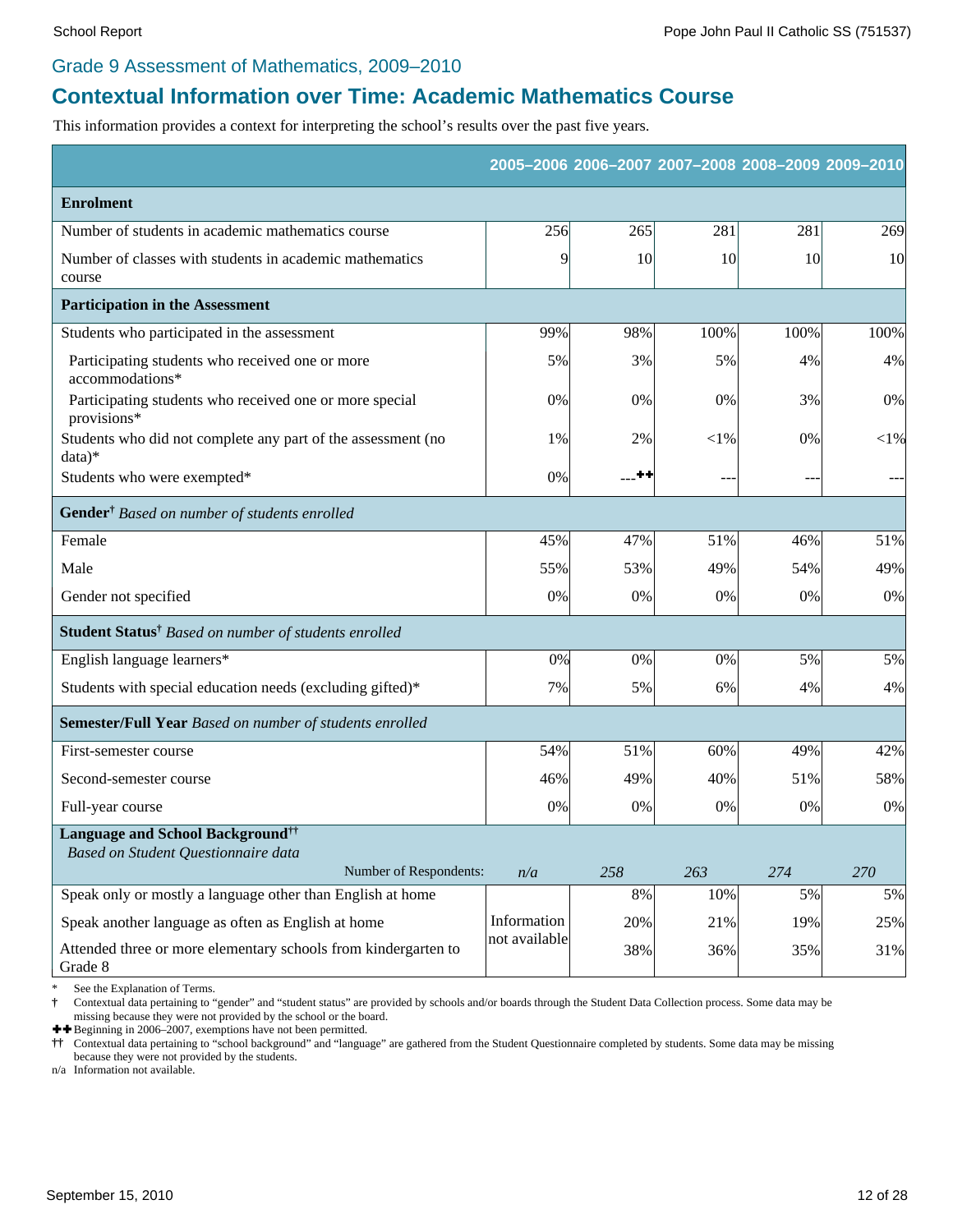### Results over Time, 2006–2007 to 2009–2010

# **Academic Mathematics Course for All Students**

| School*                                                                                       |             |             |             |             |
|-----------------------------------------------------------------------------------------------|-------------|-------------|-------------|-------------|
| Year                                                                                          | $'06 - '07$ | $'07 - '08$ | $'08 - '09$ | $'09 - '10$ |
| Number of Students                                                                            | 265         | 281         | 281         | 269         |
| Level 4                                                                                       | 2%          | 4%          | 3%          | 9%          |
| Level 3                                                                                       | 60%         | 56%         | 62%         | 61%         |
| Level 2                                                                                       | 20%         | 22%         | 21%         | 21%         |
| Level 1                                                                                       | 14%         | 16%         | 13%         | 8%          |
| <b>Below Level 1</b>                                                                          | 2%          | 3%          | 1%          | ${<}1\%$    |
| <b>Participating Students</b>                                                                 | 98%         | 100%        | 100%        | 100%        |
| No Data                                                                                       | 2%          | ${<}1\%$    | 0%          | $<$ 1%      |
| At or Above<br><b>Provincial Standard</b><br>(Levels 3 and 4) <sup><math>\dagger</math></sup> | 62%         | 59%         | 65%         | 70%         |

| Board*                                                                                        |             |             |             |             |
|-----------------------------------------------------------------------------------------------|-------------|-------------|-------------|-------------|
| Year                                                                                          | $'06 - '07$ | $'07 - '08$ | $'08 - '09$ | $'09 - '10$ |
| <b>Number of Students</b>                                                                     | 4 591       | 4633        | 4652        | 4814        |
| Level 4                                                                                       | 6%          | 7%          | 9%          | 10%         |
| Level 3                                                                                       | 59%         | 65%         | 68%         | 70%         |
| Level 2                                                                                       | 21%         | 18%         | 16%         | 14%         |
| Level 1                                                                                       | 12%         | 9%          | 7%          | 5%          |
| <b>Below Level 1</b>                                                                          | $1\%$       | 1%          | $1\%$       | ${<}1\%$    |
| <b>Participating Students</b>                                                                 | 99%         | 99%         | 99%         | 99%         |
| No Data                                                                                       | 1%          | 1%          | 1%          | 1%          |
| At or Above<br><b>Provincial Standard</b><br>(Levels 3 and 4) <sup><math>\dagger</math></sup> | 65%         | 72%         | 76%         | 80%         |

| Province*                                                                                            |             |             |             |             |
|------------------------------------------------------------------------------------------------------|-------------|-------------|-------------|-------------|
| Year                                                                                                 | $'06 - '07$ | $'07 - '08$ | $'08 - '09$ | $'09 - '10$ |
| Number of Students                                                                                   | 103 011     | 100 823     | 100 992     | 101 268     |
| Level 4                                                                                              | 6%          | 8%          | 8%          | 10%         |
| Level 3                                                                                              | 64%         | 68%         | 69%         | 72%         |
| Level 2                                                                                              | 18%         | 16%         | 15%         | 12%         |
| Level 1                                                                                              | 9%          | 7%          | 6%          | 5%          |
| <b>Below Level 1</b>                                                                                 | 1%          | $1\%$       | ${<}1\%$    | ${<}1\%$    |
| <b>Participating Students</b>                                                                        | 98%         | 99%         | 99%         | 99%         |
| No Data                                                                                              | 2%          | $1\%$       | $1\%$       | 1%          |
| <b>At or Above</b><br><b>Provincial Standard</b><br>(Levels 3 and 4) <sup><math>\dagger</math></sup> | 71%         | 75%         | 77%         | 82%         |







\* Because percentages in tables and graphs are rounded, and because graphs do not show all reporting categories, percentages may not add to 100.

† These percentages are based on the actual number of students and cannot be calculated simply by adding the rounded percentages of students at Levels 3 and 4.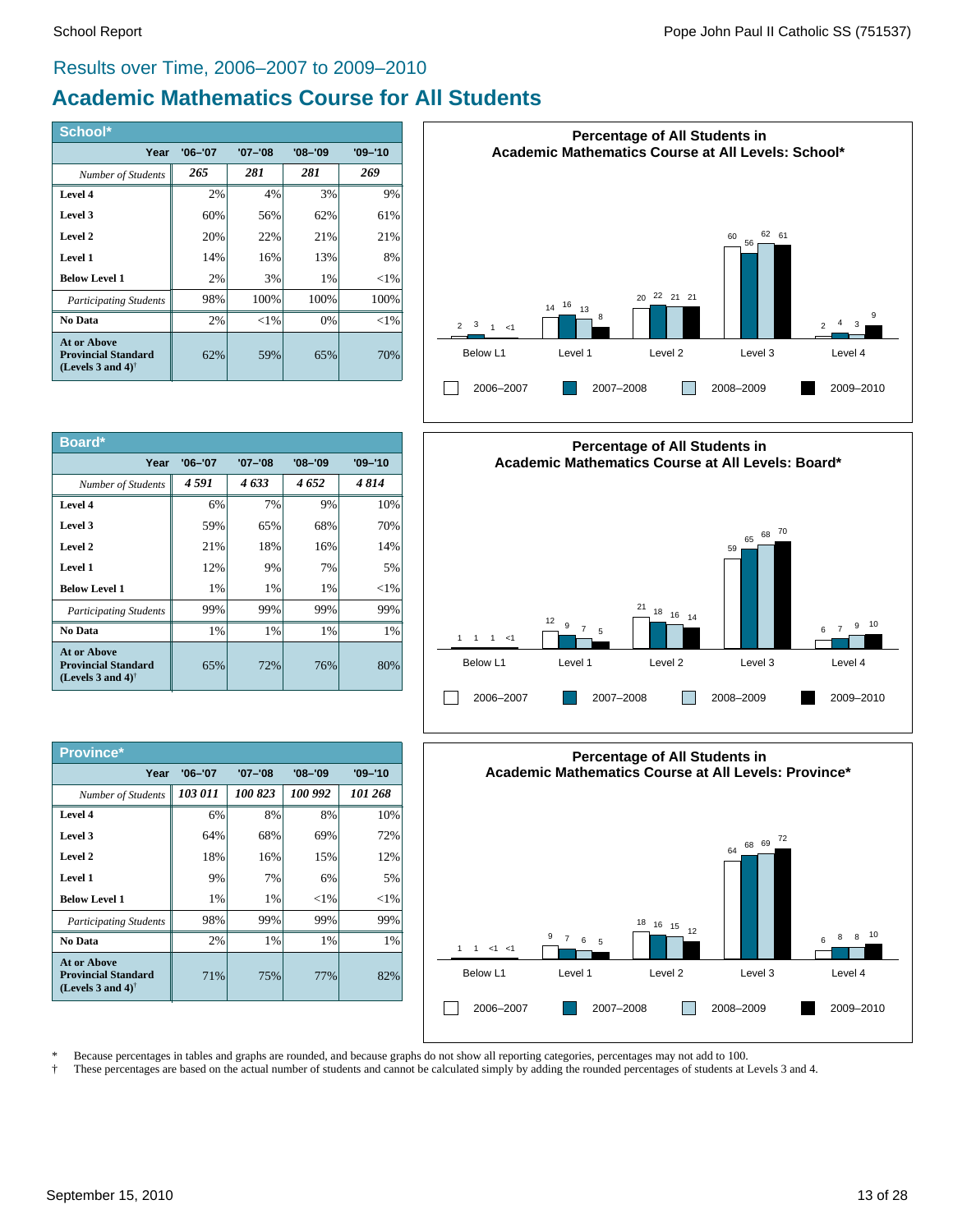

† Includes only students for whom gender data were available.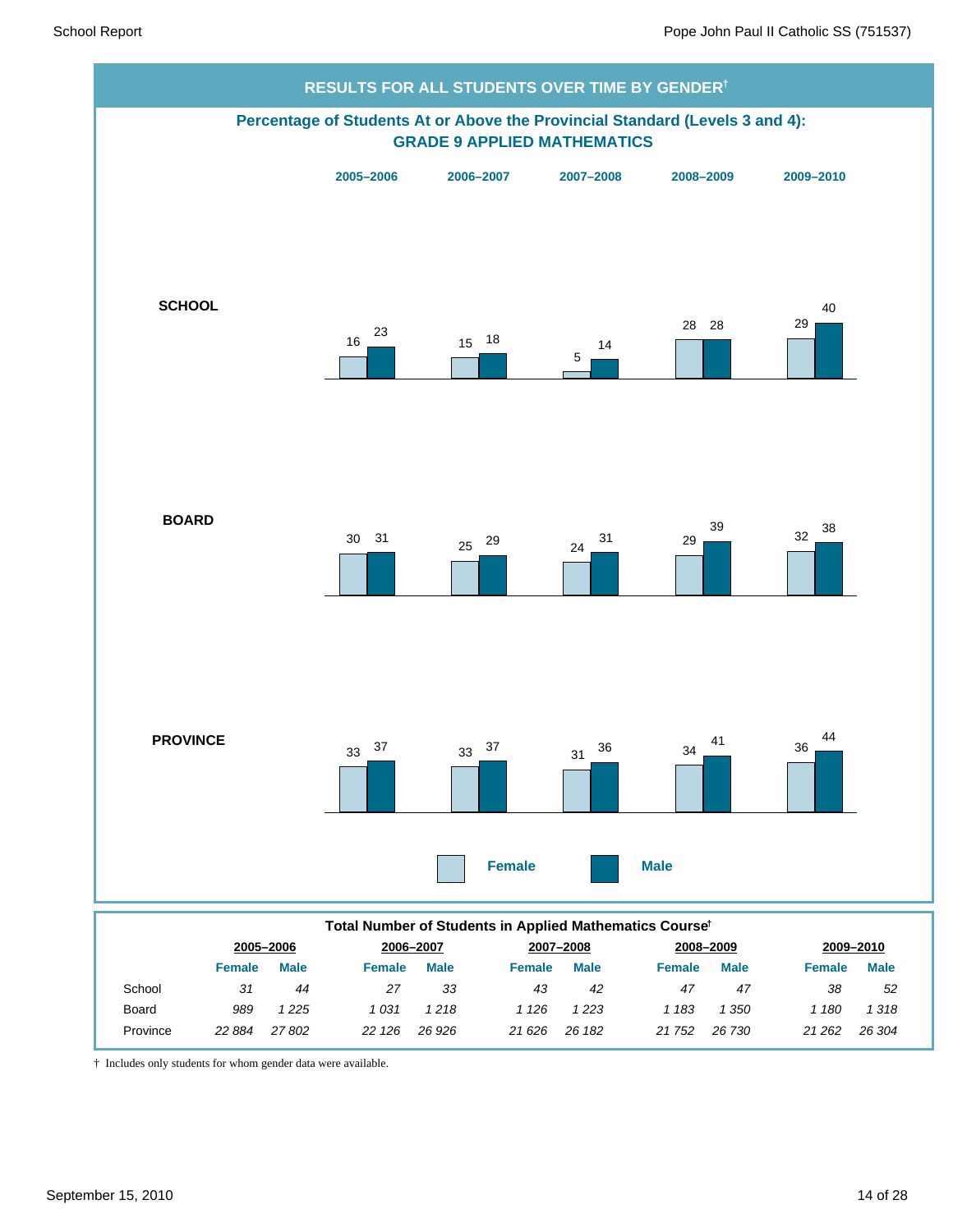

*50 122 51 367*

† Includes only students for whom gender data were available.

Province *53 183*

*50 228 52 887*

*51 972 49 296*

*49 438*

*49 452 51 554*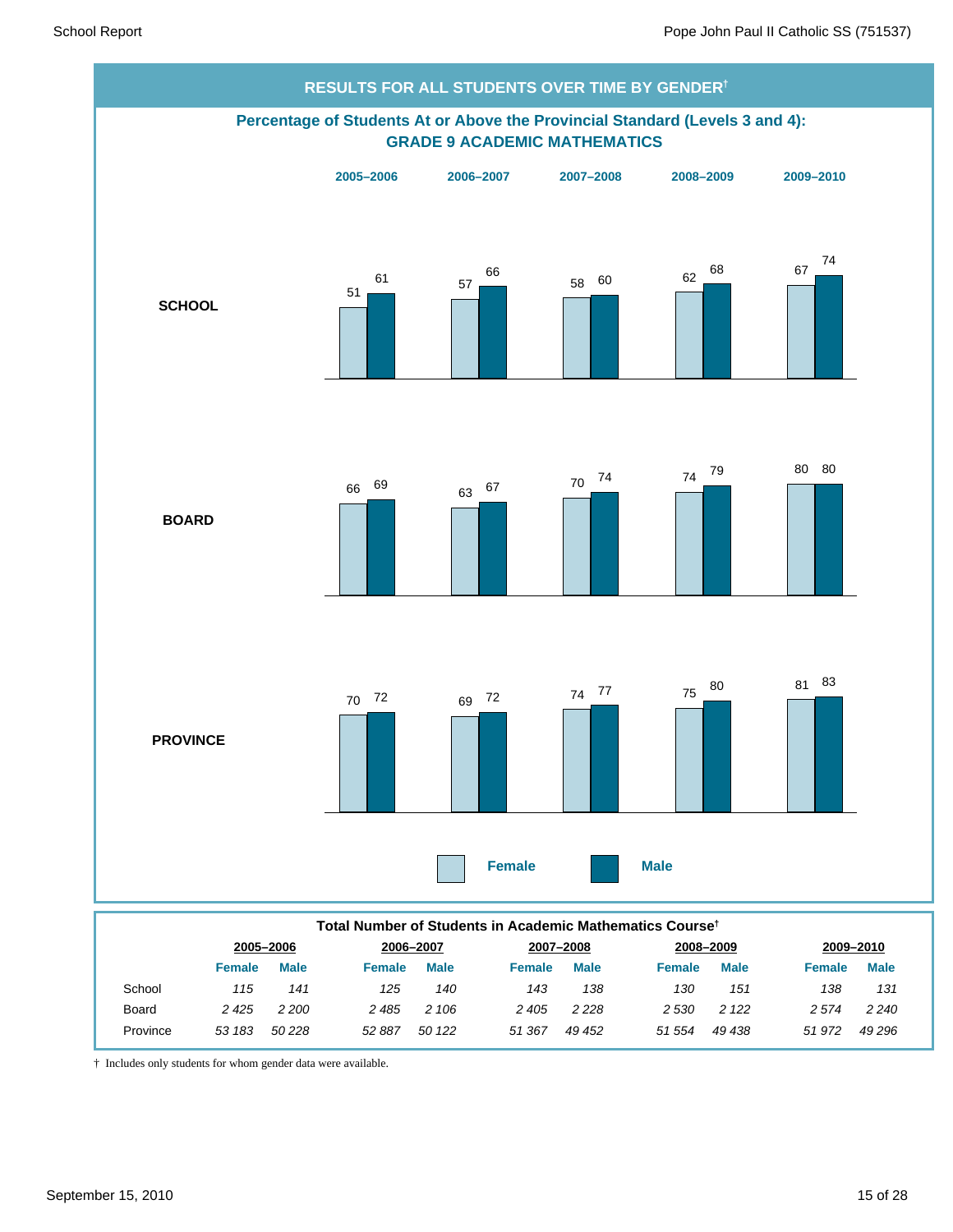|                                                                                           | <b>STUDENT QUESTIONNAIRE RESULTS FOR THIS SCHOOL (# = 89)</b>                      |                                                                                            |
|-------------------------------------------------------------------------------------------|------------------------------------------------------------------------------------|--------------------------------------------------------------------------------------------|
| <b>Questionnaire Item</b>                                                                 | <b>Percentage of Students*</b><br>100<br>0                                         |                                                                                            |
| 1. Degree to which students "agree" or "disagree" with each of the following statements:  |                                                                                    | <b>Number of</b><br><b>Students Who</b><br><b>Answered</b><br>"Strongly Agree<br>or Agree" |
| I like mathematics.                                                                       | 35<br>34<br>31                                                                     | 30                                                                                         |
| I am good at mathematics.                                                                 | 38<br>25<br>36                                                                     | 32                                                                                         |
| I understand most of the mathematics I am taught.                                         | $25 \mid 4$<br>70                                                                  | 62                                                                                         |
| The mathematics I learn now is very useful for<br>everyday life.                          | 53<br>21<br>25                                                                     | 47                                                                                         |
| I need to keep taking mathematics for the kind of job I<br>want after I leave school.     | 44<br>34<br>21                                                                     | 39                                                                                         |
| Mathematics is boring.                                                                    | 45<br>25<br>29                                                                     | 40                                                                                         |
| Mathematics is an easy subject.                                                           | 28<br>22<br>48                                                                     | 20                                                                                         |
|                                                                                           | Strongly agree or<br>Disagree or<br><b>Undecided</b><br>strongly disagree<br>agree |                                                                                            |
| 2. How "easy" or "hard" students find mathematics questions that deal with the following: |                                                                                    | <b>Number of</b><br><b>Students Who</b><br><b>Answered "Very</b><br>Easy or Easy"          |
| number sense (e.g., operations with integers, rational<br>numbers, exponents)             | 43<br>37<br>18                                                                     | 38                                                                                         |
| algebra (e.g., solving equations, simplifying<br>expressions with polynomials)            | 40<br>29<br>29                                                                     | 36                                                                                         |
| linear relations (e.g., scatter plots, lines of best fit)                                 | 71<br>19<br>9                                                                      | 63                                                                                         |
| measurement (e.g., perimeter, area, volume)                                               | 75<br>16<br>7                                                                      | 67                                                                                         |
| geometry (e.g., angles, parallel lines, quadrilaterals)                                   | 46<br>33<br>19                                                                     | 41                                                                                         |
|                                                                                           | <b>Undecided</b><br>Hard or very hard<br>Very easy or easy                         |                                                                                            |

\* Percentages may not add to 100, due to a lack of or ambiguous responses. Where there is no number in a bar, the percentage of responses is smaller than four.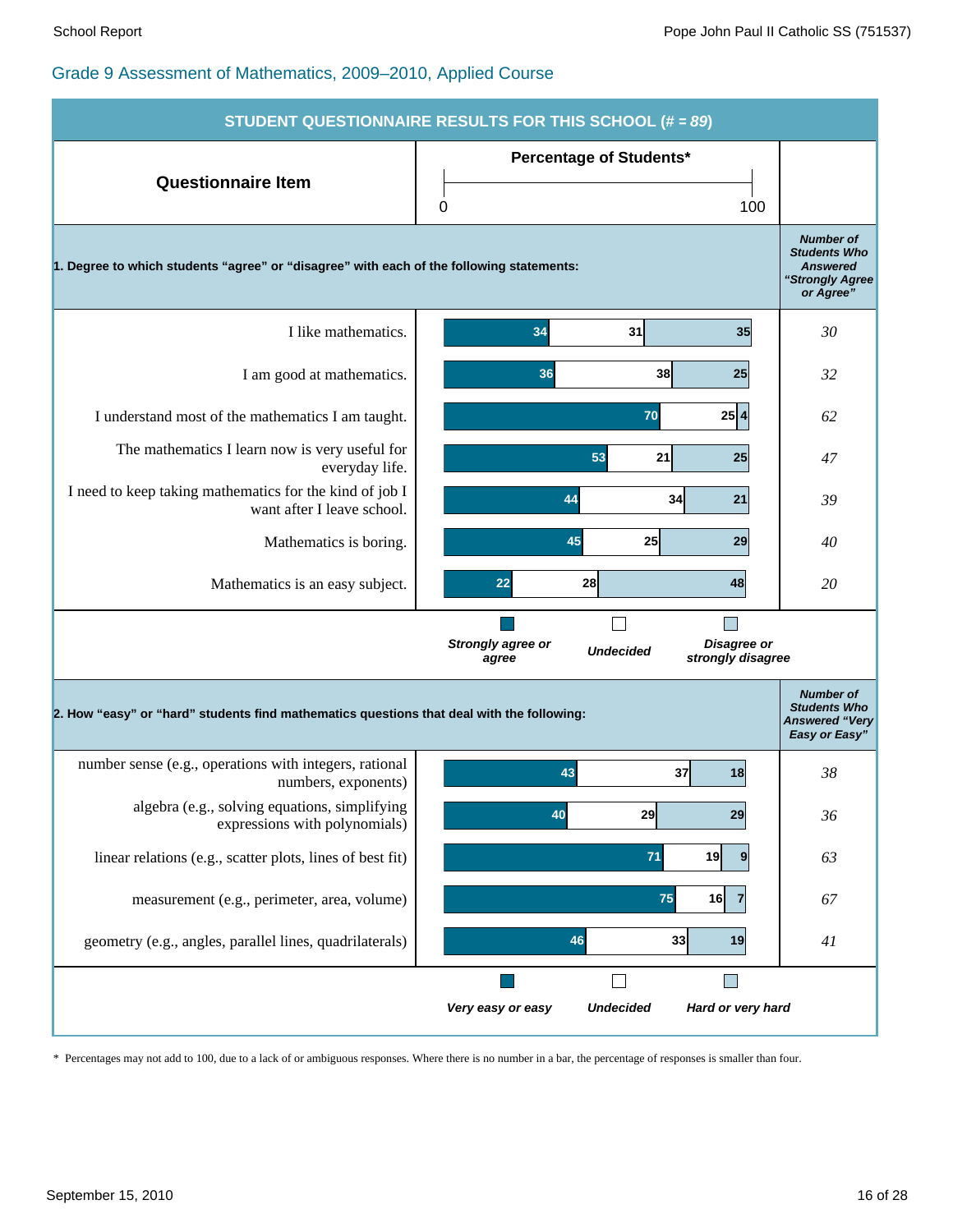|                                                                                                          | <b>STUDENT QUESTIONNAIRE RESULTS FOR THIS SCHOOL (# = 89)</b> |                                                                     |  |  |
|----------------------------------------------------------------------------------------------------------|---------------------------------------------------------------|---------------------------------------------------------------------|--|--|
| <b>Questionnaire Item</b>                                                                                | <b>Percentage of Students*</b>                                |                                                                     |  |  |
|                                                                                                          | 100<br>0                                                      |                                                                     |  |  |
| 3. Students have the following at home to use for mathematics school work:                               |                                                               | <b>Number of</b><br><b>Students Who</b><br><b>Answered</b><br>"Yes" |  |  |
| a computer                                                                                               | 55<br>43                                                      | 49                                                                  |  |  |
| a scientific calculator                                                                                  | 82<br>18                                                      | 73                                                                  |  |  |
| a graphing calculator                                                                                    | 85<br>13                                                      | 12                                                                  |  |  |
|                                                                                                          | Yes<br>No                                                     |                                                                     |  |  |
| 4. Amount of time students usually spend on mathematics homework (in or out of school) on any given day: |                                                               | <b>Number of</b><br><b>Students</b>                                 |  |  |
| more than 45 minutes                                                                                     | 18                                                            | 16                                                                  |  |  |
| between 31 and 45 minutes                                                                                | 30                                                            | 27                                                                  |  |  |
| 30 minutes or less                                                                                       | 44                                                            | 39                                                                  |  |  |
| mathematics homework not usually assigned                                                                | 8                                                             | 7                                                                   |  |  |
| 5. How often students complete all of their mathematics homework:                                        |                                                               | <b>Number of</b><br><b>Students</b>                                 |  |  |
| never or seldom                                                                                          | 10                                                            | 9                                                                   |  |  |
| sometimes                                                                                                | 31                                                            | 28                                                                  |  |  |
| often or always                                                                                          | 55                                                            | 49                                                                  |  |  |
| 6. How often students have been absent from their Grade 9 mathematics class this year:                   |                                                               |                                                                     |  |  |
| never                                                                                                    | 18                                                            | 16                                                                  |  |  |
| one to four times                                                                                        | 55                                                            | 49                                                                  |  |  |
| five to nine times                                                                                       | 22                                                            | 20                                                                  |  |  |
| 10 or more times                                                                                         | $\vert$ <sup>4</sup>                                          | 4                                                                   |  |  |

\* Percentages may not add to 100, due to a lack of or ambiguous responses. Where there is no number in a bar, the percentage of responses is smaller than four.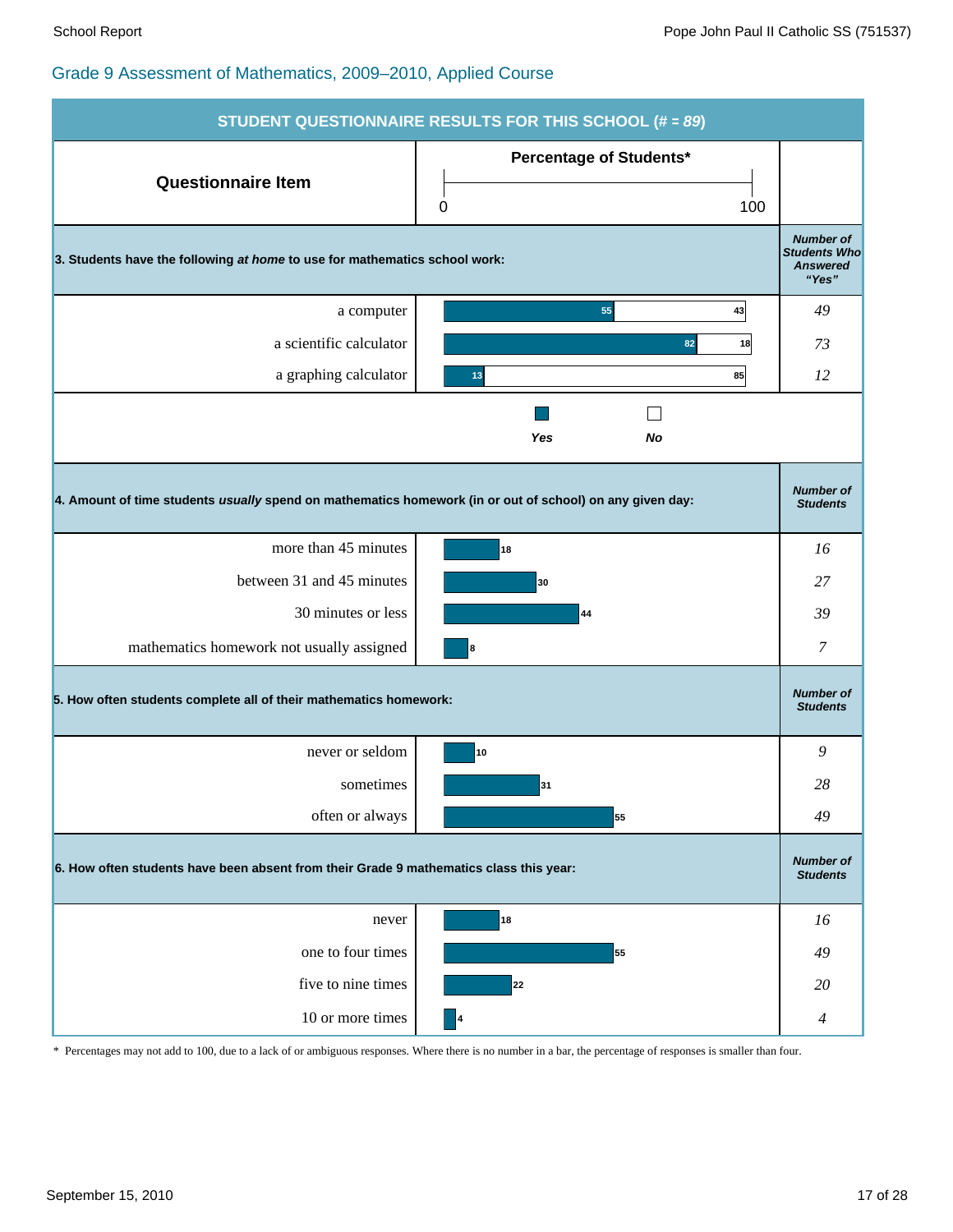|                                                                                     | <b>STUDENT QUESTIONNAIRE RESULTS FOR THIS SCHOOL (# = 89)</b> |                                     |
|-------------------------------------------------------------------------------------|---------------------------------------------------------------|-------------------------------------|
| <b>Questionnaire Item</b>                                                           | Percentage of Students*<br>0<br>100                           |                                     |
| 7. How often students have been late for their Grade 9 mathematics class this year: |                                                               | <b>Number of</b><br><b>Students</b> |
| never                                                                               | 37                                                            | 33                                  |
| one to four times                                                                   | 42                                                            | 37                                  |
| five to nine times                                                                  | 11                                                            | 10                                  |
| 10 or more times                                                                    | 10                                                            | 9                                   |
| 8. Language(s) students speak at home:                                              |                                                               | <b>Number of</b><br><b>Students</b> |
| only or mostly English                                                              | 78                                                            | 69                                  |
| another language (or other languages) as often as<br>English                        | 18                                                            | 16                                  |
| only or mostly another language (or other languages)                                | $\overline{\phantom{a}}$                                      | $\overline{4}$                      |
| 9. Number of elementary schools (kindergarten to Grade 8) attended:                 |                                                               | <b>Number of</b><br><b>Students</b> |
| one or two schools                                                                  | 62                                                            | 55                                  |
| three schools                                                                       | 20                                                            | $18\,$                              |
| four schools                                                                        | ${\bf 10}$                                                    | 9                                   |
| five schools or more                                                                | 7                                                             | 6                                   |

\* Percentages may not add to 100, due to a lack of or ambiguous responses.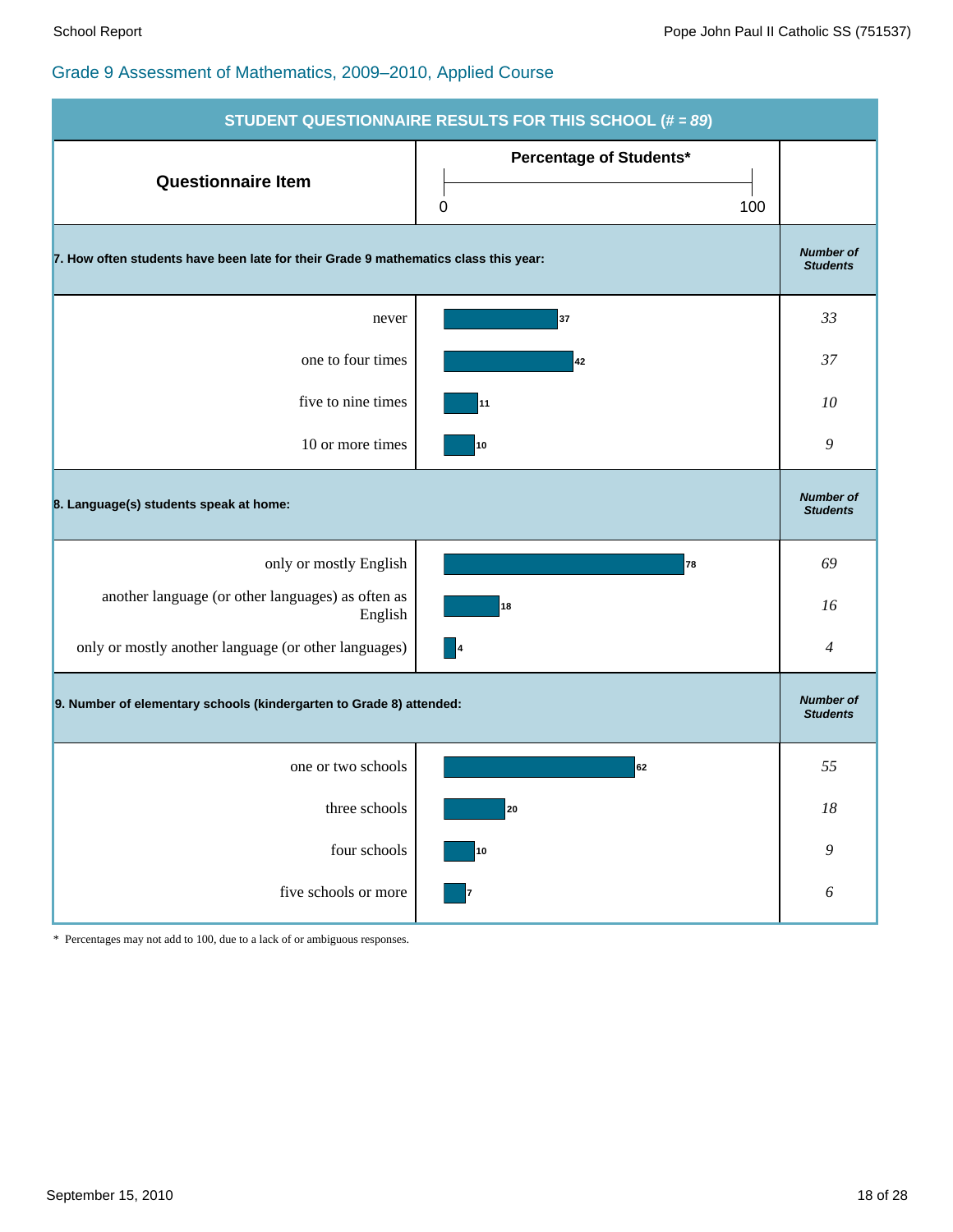|                                                                                                                                                   | <b>STUDENT QUESTIONNAIRE RESULTS FOR THIS SCHOOL (# = 89)</b> |                                     |  |  |  |  |
|---------------------------------------------------------------------------------------------------------------------------------------------------|---------------------------------------------------------------|-------------------------------------|--|--|--|--|
| <b>Questionnaire Item</b>                                                                                                                         | Percentage of Students*<br>100<br>0                           |                                     |  |  |  |  |
| 10. Teacher will count some or all parts of the Grade 9 Assessment of Mathematics as part of students' class mark:                                |                                                               | <b>Number of</b><br><b>Students</b> |  |  |  |  |
| yes                                                                                                                                               | 43                                                            | 38                                  |  |  |  |  |
| no                                                                                                                                                | 6                                                             | 5                                   |  |  |  |  |
| don't know                                                                                                                                        | 51                                                            | 45                                  |  |  |  |  |
| 11. a) Students were told how much the assessment will count as part of their class mark: <sup>†</sup>                                            |                                                               | <b>Number of</b><br><b>Students</b> |  |  |  |  |
| yes                                                                                                                                               | 79                                                            | 30                                  |  |  |  |  |
| no                                                                                                                                                | 16                                                            | 6                                   |  |  |  |  |
| 11. b) If yes, it will count for: <sup>†</sup>                                                                                                    |                                                               | <b>Number of</b><br><b>Students</b> |  |  |  |  |
| $1 - 5\%$                                                                                                                                         | 17                                                            | 5                                   |  |  |  |  |
| $6 - 10%$                                                                                                                                         | 50                                                            | 15                                  |  |  |  |  |
| $11 - 15%$                                                                                                                                        | $\vert$ 3                                                     | 1                                   |  |  |  |  |
| 16-20%                                                                                                                                            | þ                                                             | 0                                   |  |  |  |  |
| $21 - 25%$                                                                                                                                        | $\vert$ 3                                                     | 1                                   |  |  |  |  |
| 26-30%                                                                                                                                            | 3                                                             | 1                                   |  |  |  |  |
| other                                                                                                                                             | o                                                             | $\theta$                            |  |  |  |  |
| don't know                                                                                                                                        | 17                                                            | 5                                   |  |  |  |  |
| 12. Counting the Grade 9 Assessment of Mathematics as part of class mark motivates student to take the assessment<br>more seriously: <sup>†</sup> |                                                               | <b>Number of</b><br><b>Students</b> |  |  |  |  |
| yes                                                                                                                                               | 66                                                            | 25                                  |  |  |  |  |
| no                                                                                                                                                | 16                                                            | 6                                   |  |  |  |  |
|                                                                                                                                                   |                                                               |                                     |  |  |  |  |

\* Percentages may not add to 100, due to a lack of or ambiguous responses.

† Numbers and percentages for Questions 11. a) and 12 are based on the number of students who answered 'yes' to Question 10. Note: Numbers and percentages for Question 11. b) are further based on the number of students who answered 'yes' to Question 11. a).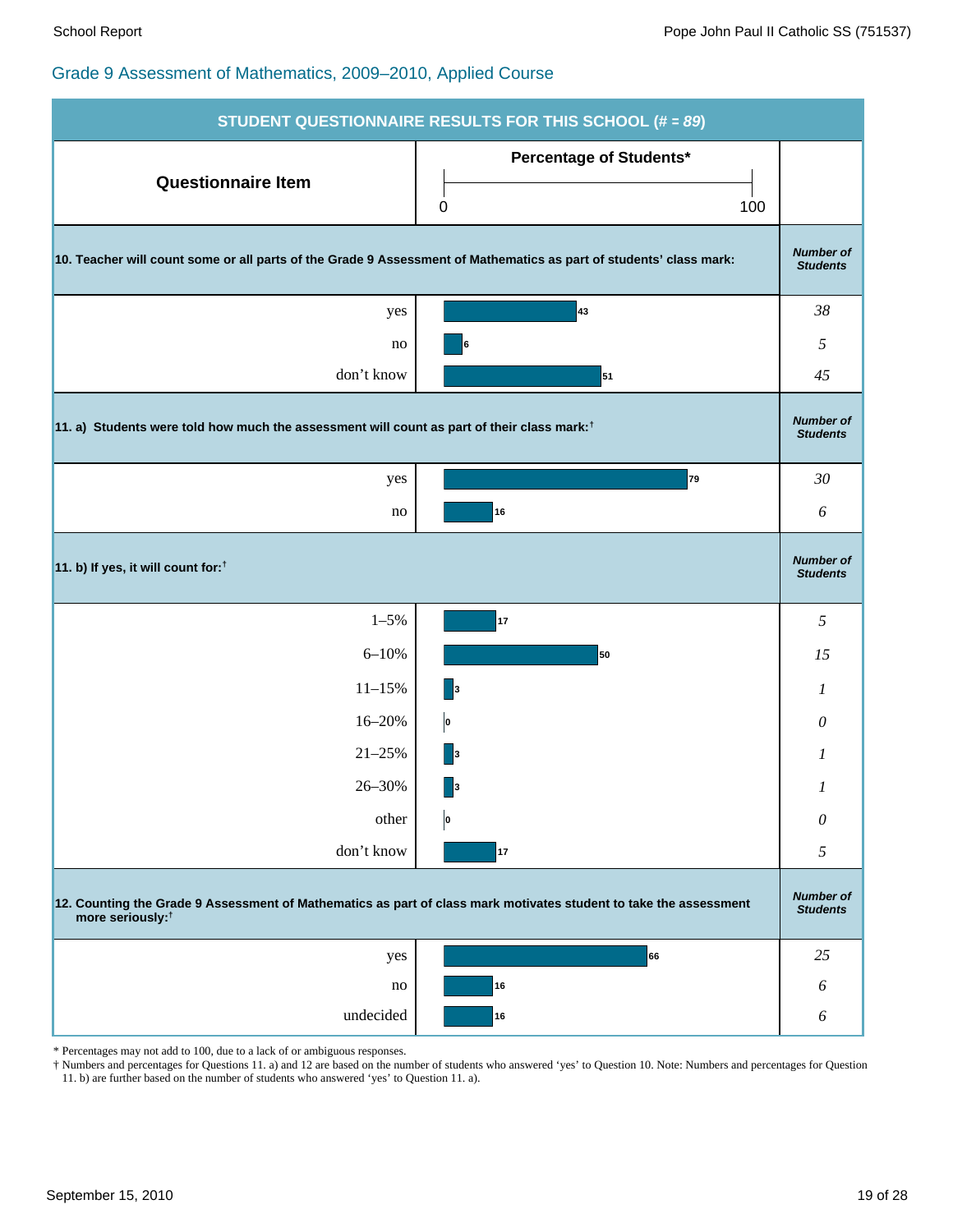|                                                                                                                                           | <b>School</b>                                                |                                        |                                                                | <b>Board</b>                             |                                      | <b>Province</b>                       |                                                              |                                          |                                         |
|-------------------------------------------------------------------------------------------------------------------------------------------|--------------------------------------------------------------|----------------------------------------|----------------------------------------------------------------|------------------------------------------|--------------------------------------|---------------------------------------|--------------------------------------------------------------|------------------------------------------|-----------------------------------------|
| <b>STUDENT QUESTIONNAIRE RESULTS</b><br>FOR SCHOOL, BOARD AND PROVINCE<br>(all students, female, male)                                    | <b>Students</b><br>$\overline{68}$<br>$\mathbf{I}$<br>₹<br>共 | Female*<br>$(\# = 38)$                 | $\overline{51}$<br>ٶٞ<br>$\mathbf \mathbf I$<br>$\bar{1}$<br># | <b>Students</b><br>2 269)<br>Ш<br>₹<br>共 | 1092<br>Female*<br>$\, \rm{II}$<br>共 | (177)<br>Male <sup>*</sup><br>$# = 1$ | <b>Students</b><br>43 201)<br>$\mathbf{u}$<br>$\bar{a}$<br>業 | (65p 61)<br>Female*<br>$\mathbf{u}$<br>违 | $# = 23742$<br>$\bar{\bar{\mathbf{z}}}$ |
| Percentage of students indicating that they "strongly agree" or "agree" with each of the following statements:                            |                                                              |                                        |                                                                |                                          |                                      |                                       |                                                              |                                          |                                         |
| I like mathematics.                                                                                                                       | 34%                                                          | 24%                                    | 41%                                                            | 42%                                      | 34%                                  | 48%                                   | 37%                                                          | 30%                                      | 43%                                     |
| I am good at mathematics.                                                                                                                 | 36%                                                          | 26%                                    | 43%                                                            | 34%                                      | 27%                                  | 41%                                   | 37%                                                          | 28%                                      | 44%                                     |
| I understand most of the mathematics I am taught.                                                                                         | 70%                                                          | 61%                                    | 76%                                                            | 63%                                      | 60%                                  | 66%                                   | 64%                                                          | 60%                                      | 68%                                     |
| The mathematics I learn now is very useful for everyday life.                                                                             | 53%                                                          | 53%                                    | 53%                                                            | 50%                                      | 46%                                  | 54%                                   | 41%                                                          | 38%                                      | 44%                                     |
| I need to keep taking mathematics for the kind of job I want<br>after I leave school.                                                     | 44%                                                          | 42%                                    | 45%                                                            | 47%                                      | 44%                                  | 49%                                   | 43%                                                          | 40%                                      | 46%                                     |
| Mathematics is boring.                                                                                                                    | 45%                                                          | 53%                                    | 39%                                                            | 35%                                      | 39%                                  | 32%                                   | 43%                                                          | 45%                                      | 41%                                     |
| Mathematics is an easy subject.                                                                                                           | 22%                                                          | 11%                                    | 31%                                                            | 19%                                      | 13%                                  | 24%                                   | 22%                                                          | 17%                                      | 27%                                     |
| Percentage of students indicating that the following are "very easy" or "easy":                                                           |                                                              |                                        |                                                                |                                          |                                      |                                       |                                                              |                                          |                                         |
| number sense                                                                                                                              | 43%                                                          | 34%                                    | 49%                                                            | 52%                                      | 50%                                  | 54%                                   | 49%                                                          | 46%                                      | 52%                                     |
| algebra                                                                                                                                   | 40%                                                          | 32%                                    | 47%                                                            | 44%                                      | 45%                                  | 44%                                   | 44%                                                          | 45%                                      | 44%                                     |
| linear relations                                                                                                                          | 71%                                                          | 74%                                    | 69%                                                            | 65%                                      | 62%                                  | 67%                                   | 66%                                                          | 65%                                      | 67%                                     |
| measurement                                                                                                                               |                                                              | 74%                                    | 76%                                                            | 69%                                      | 69%                                  | 69%                                   | 67%                                                          | 67%                                      | 68%                                     |
| geometry                                                                                                                                  | 46%                                                          | 37%<br>53%<br>38%<br>42%<br>42%<br>32% |                                                                |                                          |                                      |                                       |                                                              | 37%                                      | 46%                                     |
| Percentage of students indicating they have the following at home to use for mathematics school work:                                     |                                                              |                                        |                                                                |                                          |                                      |                                       |                                                              |                                          |                                         |
| a computer                                                                                                                                | 55%                                                          | 66%                                    | 47%                                                            | 48%                                      | 49%                                  | 47%                                   | 46%                                                          | 48%                                      | 44%                                     |
| a scientific calculator                                                                                                                   | 82%                                                          | 87%                                    | 78%                                                            | 80%                                      | 85%                                  | 76%                                   | 75%                                                          | 79%                                      | 73%                                     |
| a graphing calculator<br>Percentage of students indicating they usually spend the following amounts of time on mathematics homework       | 13%                                                          | 16%                                    | 12%                                                            | 12%                                      | 13%                                  | 11%                                   | 10%                                                          | 9%                                       | 11%                                     |
| (in or out of school) on any given day: $†$                                                                                               |                                                              |                                        |                                                                |                                          |                                      |                                       |                                                              |                                          |                                         |
| 30 minutes or less                                                                                                                        | 44%                                                          | 34%                                    | 51%                                                            | 42%                                      | 40%                                  | 44%                                   | 44%                                                          | 43%                                      | 45%                                     |
| more than 30 minutes                                                                                                                      | 48%                                                          | 61%                                    | 39%                                                            | 48%                                      | 52%                                  | 44%                                   | 34%                                                          | 37%                                      | 31%                                     |
| mathematics homework not usually assigned                                                                                                 | 8%                                                           | 5%                                     | 10%                                                            | 9%                                       | 7%                                   | 11%                                   | 21%                                                          | 19%                                      | 22%                                     |
| Percentage of students indicating they complete all of their mathematics homework <sup>†</sup>                                            |                                                              |                                        |                                                                |                                          |                                      |                                       |                                                              |                                          |                                         |
| never or seldom.                                                                                                                          | 10%                                                          | 5%                                     | 14%                                                            | 13%                                      | 11%                                  | 14%                                   | 16%                                                          | 13%                                      | 18%                                     |
| sometimes.                                                                                                                                | <b>31%</b>                                                   | 42%                                    | 24%                                                            | 36%                                      | 34%                                  | 37%                                   | 32%                                                          | 31%                                      | 32%                                     |
| often or always.                                                                                                                          | 55%                                                          | 53%                                    | 57%                                                            | 50%                                      | 54%                                  | 46%                                   | 51%                                                          | 55%                                      | 48%                                     |
| Percentage of students indicating they have been absent from their mathematics class this year <sup>†</sup>                               |                                                              |                                        |                                                                |                                          |                                      |                                       |                                                              |                                          |                                         |
| four times or less.                                                                                                                       | 73%                                                          | 79%                                    | 69%                                                            | 63%                                      | 62%                                  | 64%                                   | 59%                                                          | 57%                                      | 60%                                     |
| five times or more.                                                                                                                       | 27%                                                          | 21%                                    | 31%                                                            | 36%                                      | 37%                                  | 35%                                   | 40%                                                          | 42%                                      | 38%                                     |
| Percentage of students indicating how often they have been late for their mathematics class this year <sup>†</sup>                        |                                                              |                                        |                                                                |                                          |                                      |                                       |                                                              |                                          |                                         |
| four times or less.                                                                                                                       | 79%                                                          | 74%                                    | 82%                                                            | 72%                                      | 74%                                  | 69%                                   | 70%                                                          | 70%                                      | 69%                                     |
| five times or more.                                                                                                                       | 21%                                                          | 26%                                    | 18%                                                            | 27%                                      | 25%                                  | 29%                                   | 29%                                                          | 28%                                      | 29%                                     |
| Percentage of students indicating that they speak the following language(s) at home: <sup>†</sup>                                         |                                                              |                                        |                                                                |                                          |                                      |                                       |                                                              |                                          |                                         |
| only or mostly English                                                                                                                    | 78%                                                          | 84%                                    | 73%                                                            | 58%                                      | 55%                                  | 60%                                   | 81%                                                          | 81%                                      | 81%                                     |
| another language (or other languages) as often as English                                                                                 | 18%<br>4%                                                    | 11%                                    | 24%                                                            | 24%                                      | 26%                                  | 23%                                   | 12%                                                          | 12%                                      | 11%                                     |
| only or mostly another language (or other languages)<br>Percentage of students indicating that from kindergarten to Grade 8 they attended |                                                              | 5%                                     | 4%                                                             | 17%                                      | 18%                                  | 16%                                   | 7%                                                           | 6%                                       | 7%                                      |
| three or more elementary schools.                                                                                                         | 37%                                                          | 45%                                    | 31%                                                            | 30%                                      | 32%                                  | 28%                                   | 39%                                                          | 41%                                      | 38%                                     |
|                                                                                                                                           |                                                              |                                        |                                                                |                                          |                                      |                                       |                                                              |                                          |                                         |

\* Includes only students for whom gender data were available.

† Percentages may not add to 100, due to a lack of or ambiguous responses.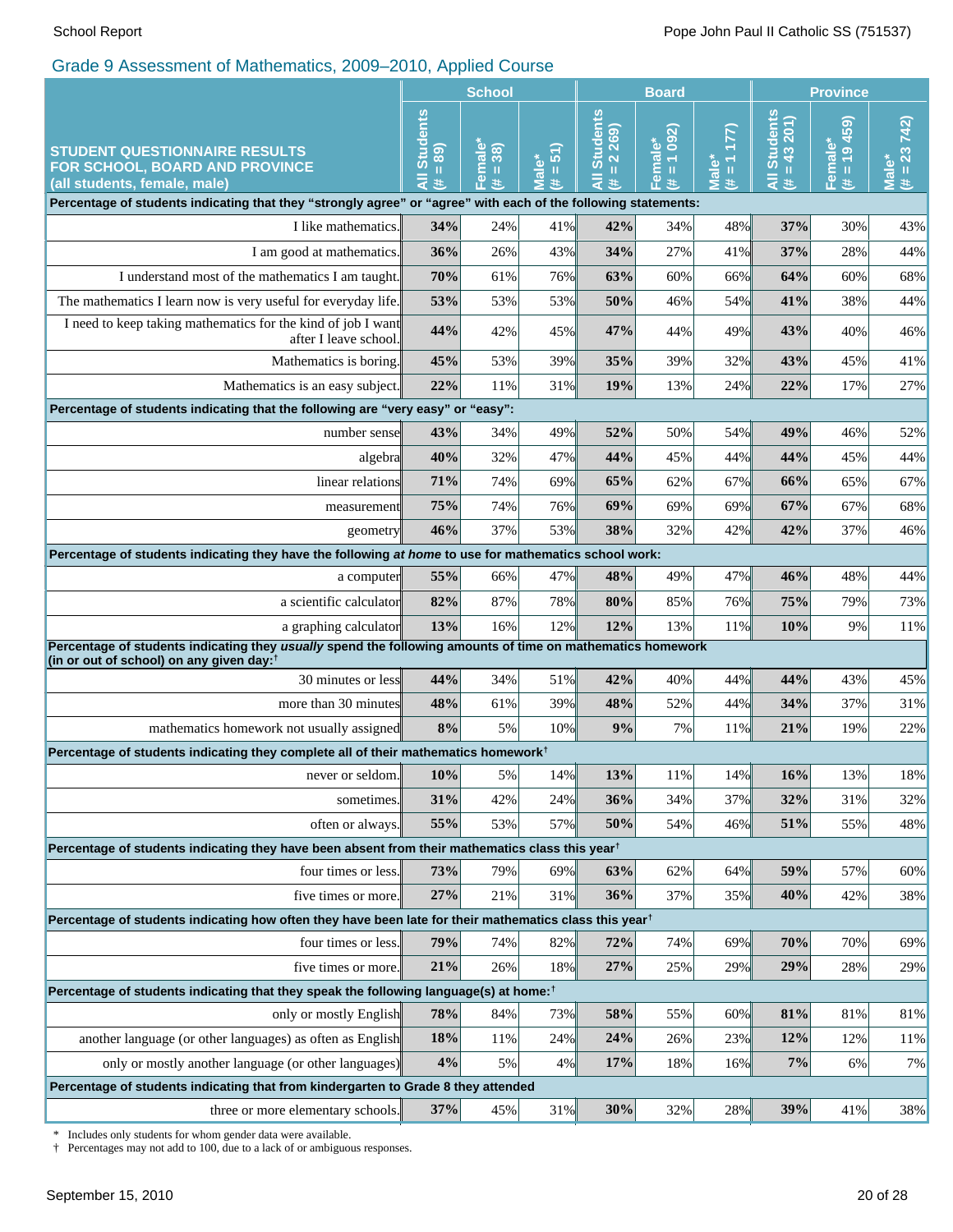|                                                                                                                                                                                          | <b>School</b>                              |                                        |                                                       |                                                                        | <b>Board</b>                                                                                        |                                                                          | <b>Province</b>                           |                                                           |                              |
|------------------------------------------------------------------------------------------------------------------------------------------------------------------------------------------|--------------------------------------------|----------------------------------------|-------------------------------------------------------|------------------------------------------------------------------------|-----------------------------------------------------------------------------------------------------|--------------------------------------------------------------------------|-------------------------------------------|-----------------------------------------------------------|------------------------------|
| <b>STUDENT QUESTIONNAIRE RESULTS</b><br>FOR SCHOOL, BOARD AND PROVINCE<br>(all students, female, male)                                                                                   | <b>Students</b><br>89)<br>Ш<br>$\ast$<br>ď | Female*<br>(# = 38)<br>$\overline{38}$ | $\overline{5}$<br>Ш<br>$\overline{\mathfrak{a}}$<br># | <b>Students</b><br>269)<br>$\overline{\mathbf{N}}$<br>Ш<br>$\ast$<br>₫ | (260)<br>ٶٞ<br>$\overline{\mathbf{c}}$<br>$\leftarrow$<br>ε<br>$\mathbf{II}$<br>$\bar{a}$<br>#<br>m | $\overline{\phantom{0}}$<br>$\frac{1}{\alpha}$<br>$\mathbf{H}$<br>共<br>5 | <b>Students</b><br>43 201<br>T.<br>इ<br>共 | 459)<br>Female*<br>$\frac{1}{2}$<br>$\mathbf{II}$<br>$\#$ | 742)<br>23<br>Male<br>Ш<br>共 |
| Percentage of students indicating teacher will count some or all parts of the Grade 9 Assessment of Mathematics as part of their class mark: <sup>†</sup>                                |                                            |                                        |                                                       |                                                                        |                                                                                                     |                                                                          |                                           |                                                           |                              |
| yes                                                                                                                                                                                      | 43%                                        | 39%                                    | 45%                                                   | 41%                                                                    | 44%                                                                                                 | 39%                                                                      | 38%                                       | 39%                                                       | 37%                          |
| no                                                                                                                                                                                       | 6%                                         | 5%                                     | 6%                                                    | 3%                                                                     | 2%                                                                                                  | 4%                                                                       | 3%                                        | 2%                                                        | $4\%$                        |
| don't know                                                                                                                                                                               | 51%                                        | 55%                                    | 47%                                                   | 52%                                                                    | 51%                                                                                                 | 53%                                                                      | 57%                                       | 56%                                                       | 57%                          |
| Percentage of students indicating they were told how much the assessment will count as part of their class mark: <sup>1‡</sup>                                                           |                                            |                                        |                                                       |                                                                        |                                                                                                     |                                                                          |                                           |                                                           |                              |
| yes                                                                                                                                                                                      | 79%                                        | 80%                                    | 78%                                                   | 87%                                                                    | 88%                                                                                                 | 87%                                                                      | 86%                                       | 87%                                                       | 86%                          |
| no                                                                                                                                                                                       | 16%                                        | 13%                                    | 17%                                                   | 12%                                                                    | 11%                                                                                                 | 13%                                                                      | 12%                                       | 12%                                                       | 13%                          |
| Percentage of students indicating how much the assessment will count as part of their class mark: <sup>18</sup>                                                                          |                                            |                                        |                                                       |                                                                        |                                                                                                     |                                                                          |                                           |                                                           |                              |
| $1 - 5\%$                                                                                                                                                                                | 17%                                        | 17%                                    | 17%                                                   | 35%                                                                    | 40%                                                                                                 | 30%                                                                      | 26%                                       | 27%                                                       | 25%                          |
| $6 - 10%$                                                                                                                                                                                | 50%                                        | 50%                                    | 50%                                                   | 30%                                                                    | 25%                                                                                                 | 36%                                                                      | 35%                                       | 35%                                                       | 34%                          |
| $11 - 15%$                                                                                                                                                                               | 3%                                         | 0%                                     | 6%                                                    | 5%                                                                     | 4%                                                                                                  | 6%                                                                       | 16%                                       | 15%                                                       | 17%                          |
| $16 - 20%$                                                                                                                                                                               | 0%                                         | 0%                                     | 0%                                                    | 6%                                                                     | 5%                                                                                                  | 6%                                                                       | 3%                                        | 3%                                                        | 3%                           |
| $21 - 25%$                                                                                                                                                                               | 3%                                         | 0%                                     | 6%                                                    | 3%                                                                     | 4%                                                                                                  | 2%                                                                       | 2%                                        | 2%                                                        | 2%                           |
| 26-30%                                                                                                                                                                                   | 3%                                         | 8%                                     | 0%                                                    | 4%                                                                     | 4%                                                                                                  | 4%                                                                       | 4%                                        | 4%                                                        | 4%                           |
| other                                                                                                                                                                                    | 0%                                         | 0%                                     | 0%                                                    | 2%                                                                     | 3%                                                                                                  | $1\%$                                                                    | 1%                                        | 1%                                                        | 2%                           |
| don't know                                                                                                                                                                               | 17%                                        | 25%                                    | 11%                                                   | 14%                                                                    | 14%                                                                                                 | 13%                                                                      | 12%                                       | 12%                                                       | 11%                          |
| Percentage of students indicating that counting the Grade 9 Assessment of Mathematics as part of their class mark motivates them to take the<br>assessment more seriously: <sup>†‡</sup> |                                            |                                        |                                                       |                                                                        |                                                                                                     |                                                                          |                                           |                                                           |                              |
| yes                                                                                                                                                                                      | 66%                                        | 80%                                    | 57%                                                   | 72%                                                                    | 75%                                                                                                 | 69%                                                                      | 69%                                       | 71%                                                       | 67%                          |
| no                                                                                                                                                                                       | 16%                                        | 7%                                     | 22%                                                   | 8%                                                                     | 6%                                                                                                  | 10%                                                                      | 13%                                       | 10%                                                       | 15%                          |
| undecided                                                                                                                                                                                | 16%                                        | 13%                                    | 17%                                                   | 18%                                                                    | 17%                                                                                                 | 19%                                                                      | 17%                                       | 17%                                                       | 16%                          |

\* Includes only students for whom gender data were available.

† Percentages may not add to 100, due to a lack of or ambiguous responses.

‡ Percentages are based on the number of students who indicated that their teacher will count some or all parts of the assessment as part of their class mark.

§ Percentages of students are based on the number of students who indicated that they were told how much the assessment will count as part of their class mark.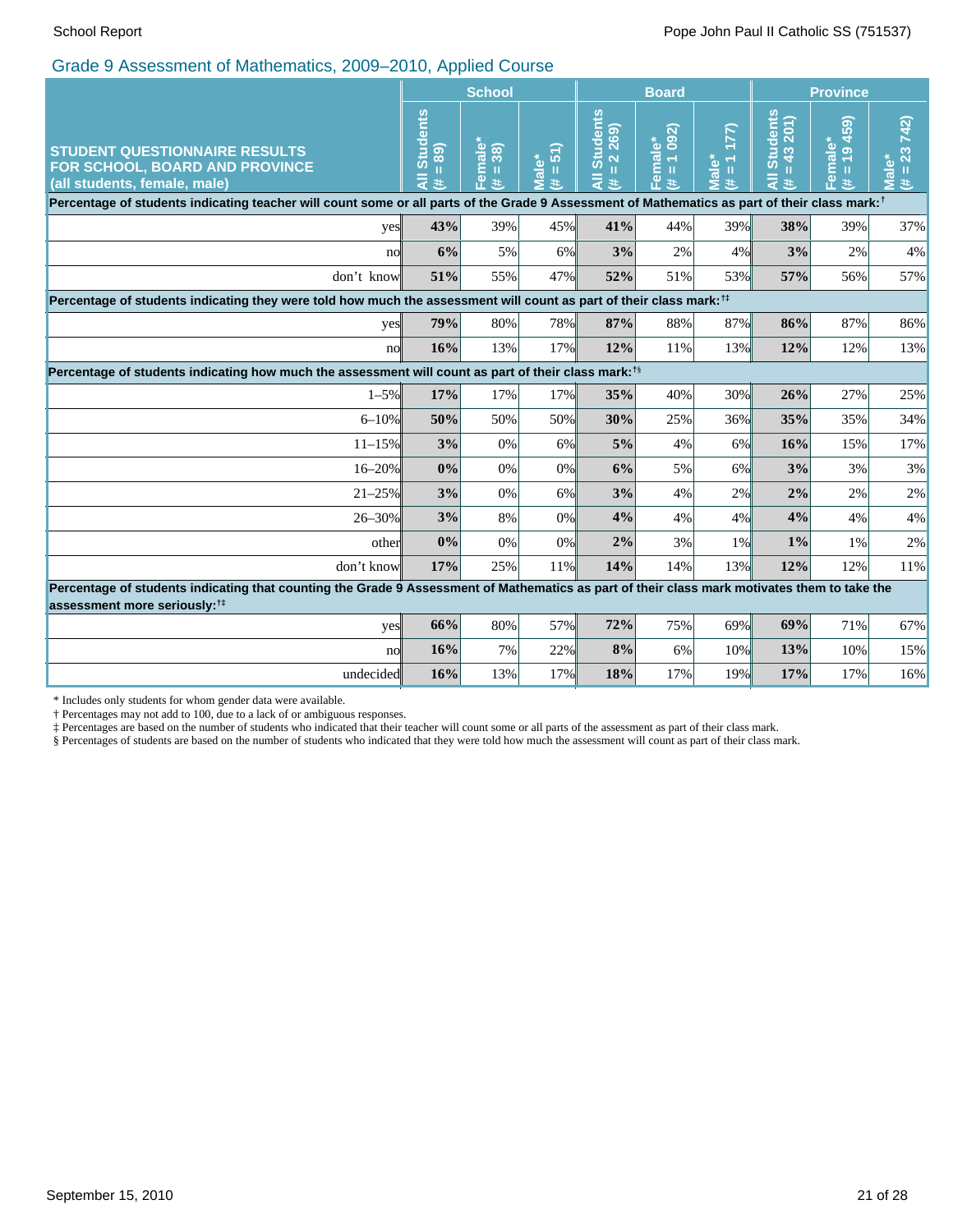|                                                                                           | STUDENT QUESTIONNAIRE RESULTS FOR THIS SCHOOL (# = 270)                            |                                                                                            |
|-------------------------------------------------------------------------------------------|------------------------------------------------------------------------------------|--------------------------------------------------------------------------------------------|
| <b>Questionnaire Item</b>                                                                 | <b>Percentage of Students*</b>                                                     |                                                                                            |
|                                                                                           | 0<br>100                                                                           |                                                                                            |
| 1. Degree to which students "agree" or "disagree" with each of the following statements:  |                                                                                    | <b>Number of</b><br><b>Students Who</b><br><b>Answered</b><br>"Strongly Agree<br>or Agree" |
| I like mathematics.                                                                       | 63<br><b>20</b><br>17                                                              | 171                                                                                        |
| I am good at mathematics.                                                                 | 51<br>33<br>15                                                                     | 139                                                                                        |
| I understand most of the mathematics I am taught.                                         | $14$ 4<br>81                                                                       | 220                                                                                        |
| The mathematics I learn now is very useful for<br>everyday life.                          | 52<br>30<br>17                                                                     | 140                                                                                        |
| I need to keep taking mathematics for the kind of job I<br>want after I leave school.     | 58<br>31<br>10                                                                     | 156                                                                                        |
| Mathematics is boring.                                                                    | 26<br>52<br>21                                                                     | 58                                                                                         |
| Mathematics is an easy subject.                                                           | 32<br>30<br>37                                                                     | 87                                                                                         |
|                                                                                           | Disagree or<br>Strongly agree or<br><b>Undecided</b><br>strongly disagree<br>agree |                                                                                            |
| 2. How "easy" or "hard" students find mathematics questions that deal with the following: |                                                                                    | <b>Number of</b><br><b>Students Who</b><br><b>Answered "Very</b><br>Easy or Easy"          |
| number sense (e.g., operations with integers, rational<br>numbers, exponents)             | 13<br>$\overline{7}$<br>79                                                         | 214                                                                                        |
| algebra (e.g., solving equations, simplifying<br>expressions with polynomials)            | 20<br>62<br>18                                                                     | 167                                                                                        |
| linear relations (e.g., scatter plots, lines of best fit)                                 | 27<br>54<br>19                                                                     | 145                                                                                        |
| analytic geometry (e.g., slope, y-intercept, equations of<br>lines)                       | 56<br>19<br>24                                                                     | 151                                                                                        |
| measurement (e.g., perimeter, area, volume)                                               | $11$ $4$<br>84                                                                     | 227                                                                                        |
| geometry (e.g., angles, parallel lines, quadrilaterals)                                   | 63<br>23<br>13                                                                     | 171                                                                                        |
|                                                                                           | Г                                                                                  |                                                                                            |
|                                                                                           | <b>Undecided</b><br>Hard or very hard<br>Very easy or easy                         |                                                                                            |

\* Percentages may not add to 100, due to a lack of or ambiguous responses. Where there is no number in a bar, the percentage of responses is smaller than four.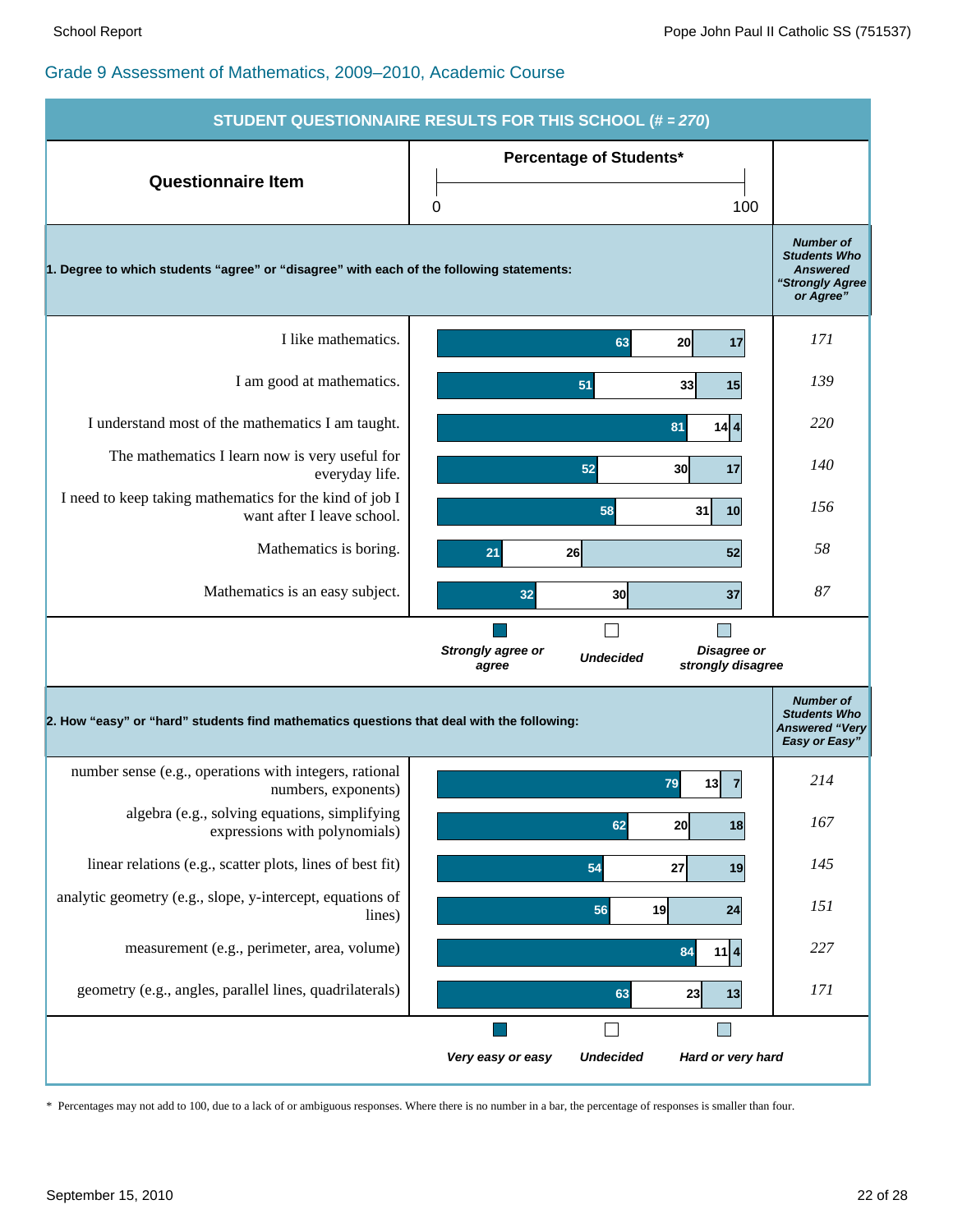| <b>STUDENT QUESTIONNAIRE RESULTS FOR THIS SCHOOL (# = 270)</b>                                           |                                            |                                                                     |  |  |  |  |
|----------------------------------------------------------------------------------------------------------|--------------------------------------------|---------------------------------------------------------------------|--|--|--|--|
| <b>Questionnaire Item</b>                                                                                | <b>Percentage of Students*</b><br>100<br>0 |                                                                     |  |  |  |  |
| 3. Students have the following at home to use for mathematics school work:                               |                                            | <b>Number of</b><br><b>Students Who</b><br><b>Answered</b><br>"Yes" |  |  |  |  |
| a computer                                                                                               | 64<br>35                                   | 172                                                                 |  |  |  |  |
| a scientific calculator                                                                                  | 91<br>8                                    | 247                                                                 |  |  |  |  |
| a graphing calculator                                                                                    | 85<br>14                                   | 38                                                                  |  |  |  |  |
|                                                                                                          | Yes<br>No                                  |                                                                     |  |  |  |  |
| 4. Amount of time students usually spend on mathematics homework (in or out of school) on any given day: |                                            | <b>Number of</b><br><b>Students</b>                                 |  |  |  |  |
| more than 45 minutes                                                                                     | 27                                         | 74                                                                  |  |  |  |  |
| between 31 and 45 minutes                                                                                | 43                                         | 116                                                                 |  |  |  |  |
| 30 minutes or less                                                                                       | 27                                         | 72                                                                  |  |  |  |  |
| mathematics homework not usually assigned                                                                | 2                                          | 6                                                                   |  |  |  |  |
| 5. How often students complete all of their mathematics homework:                                        |                                            | <b>Number of</b><br><b>Students</b>                                 |  |  |  |  |
| never or seldom                                                                                          | 7                                          | 18                                                                  |  |  |  |  |
| sometimes                                                                                                | 19                                         | 50                                                                  |  |  |  |  |
| often or always                                                                                          | 74                                         | 200                                                                 |  |  |  |  |
| 6. How often students have been absent from their Grade 9 mathematics class this year:                   |                                            |                                                                     |  |  |  |  |
| never                                                                                                    | 27                                         | 72                                                                  |  |  |  |  |
| one to four times                                                                                        | 60                                         | 163                                                                 |  |  |  |  |
| five to nine times                                                                                       | 8                                          | 22                                                                  |  |  |  |  |
| 10 or more times                                                                                         | $\vert$ <sub>3</sub>                       | $\boldsymbol{8}$                                                    |  |  |  |  |

\* Percentages may not add to 100, due to a lack of or ambiguous responses. Where there is no number in a bar, the percentage of responses is smaller than four.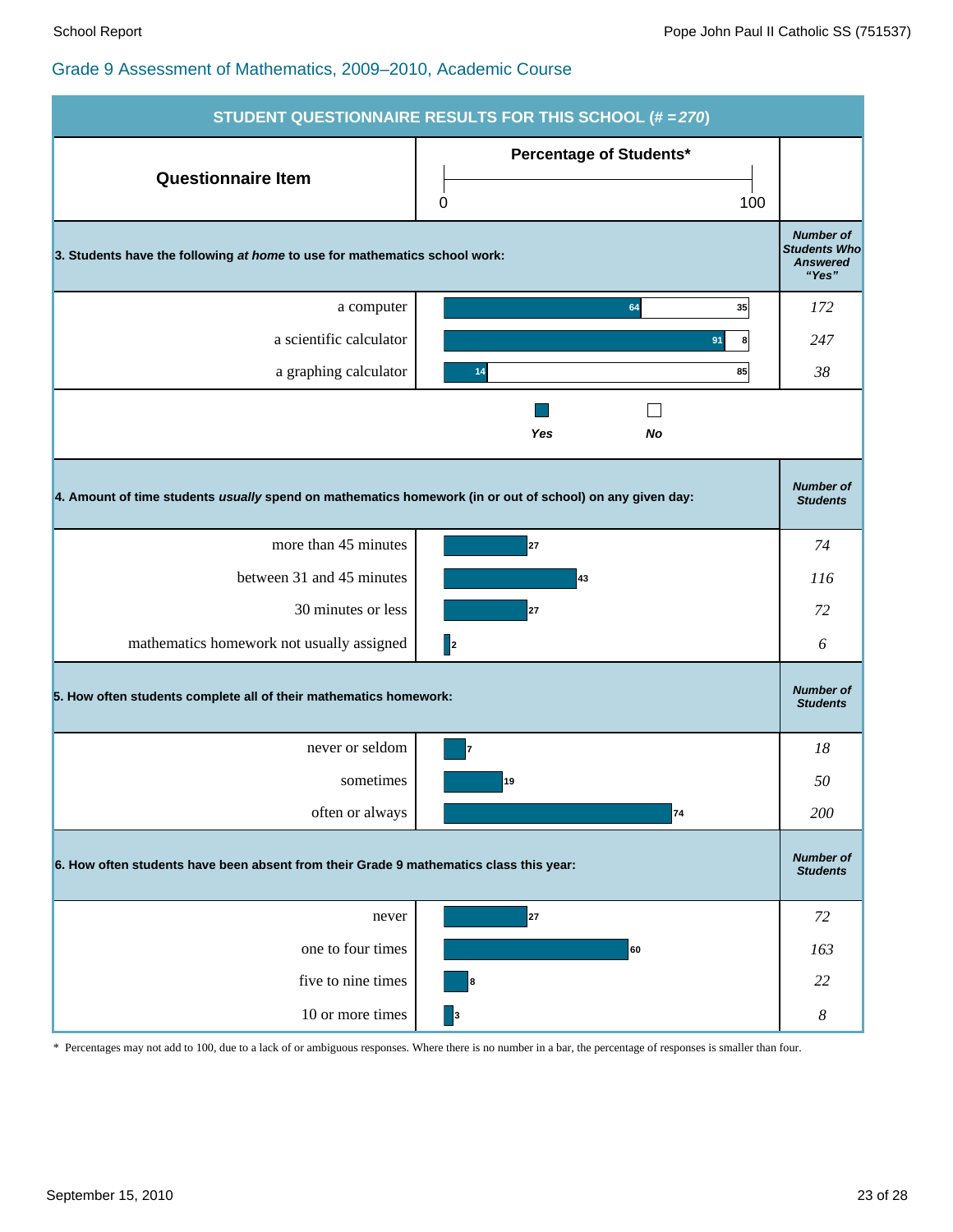|                                                                                     | STUDENT QUESTIONNAIRE RESULTS FOR THIS SCHOOL (# = 270) |                                     |  |  |  |  |
|-------------------------------------------------------------------------------------|---------------------------------------------------------|-------------------------------------|--|--|--|--|
| <b>Questionnaire Item</b>                                                           | Percentage of Students*<br>0<br>100                     |                                     |  |  |  |  |
| 7. How often students have been late for their Grade 9 mathematics class this year: |                                                         | <b>Number of</b><br><b>Students</b> |  |  |  |  |
| never                                                                               | 59                                                      | 159                                 |  |  |  |  |
| one to four times                                                                   | 29                                                      | 78                                  |  |  |  |  |
| five to nine times                                                                  | 19                                                      | 23                                  |  |  |  |  |
| 10 or more times                                                                    | 3                                                       | 8                                   |  |  |  |  |
| 8. Language(s) students speak at home:                                              |                                                         | <b>Number of</b><br><b>Students</b> |  |  |  |  |
| only or mostly English                                                              | 69                                                      | 186                                 |  |  |  |  |
| another language (or other languages) as often as<br>English                        | 25                                                      | 68                                  |  |  |  |  |
| only or mostly another language (or other languages)                                | 5                                                       | 13                                  |  |  |  |  |
| 9. Number of elementary schools (kindergarten to Grade 8) attended:                 |                                                         | <b>Number of</b><br><b>Students</b> |  |  |  |  |
| one or two schools                                                                  | 68                                                      | 183                                 |  |  |  |  |
| three schools                                                                       | 20                                                      | 55                                  |  |  |  |  |
| four schools                                                                        | $\blacksquare$                                          | $12\,$                              |  |  |  |  |
| five schools or more                                                                | 7                                                       | $18\,$                              |  |  |  |  |

\* Percentages may not add to 100, due to a lack of or ambiguous responses.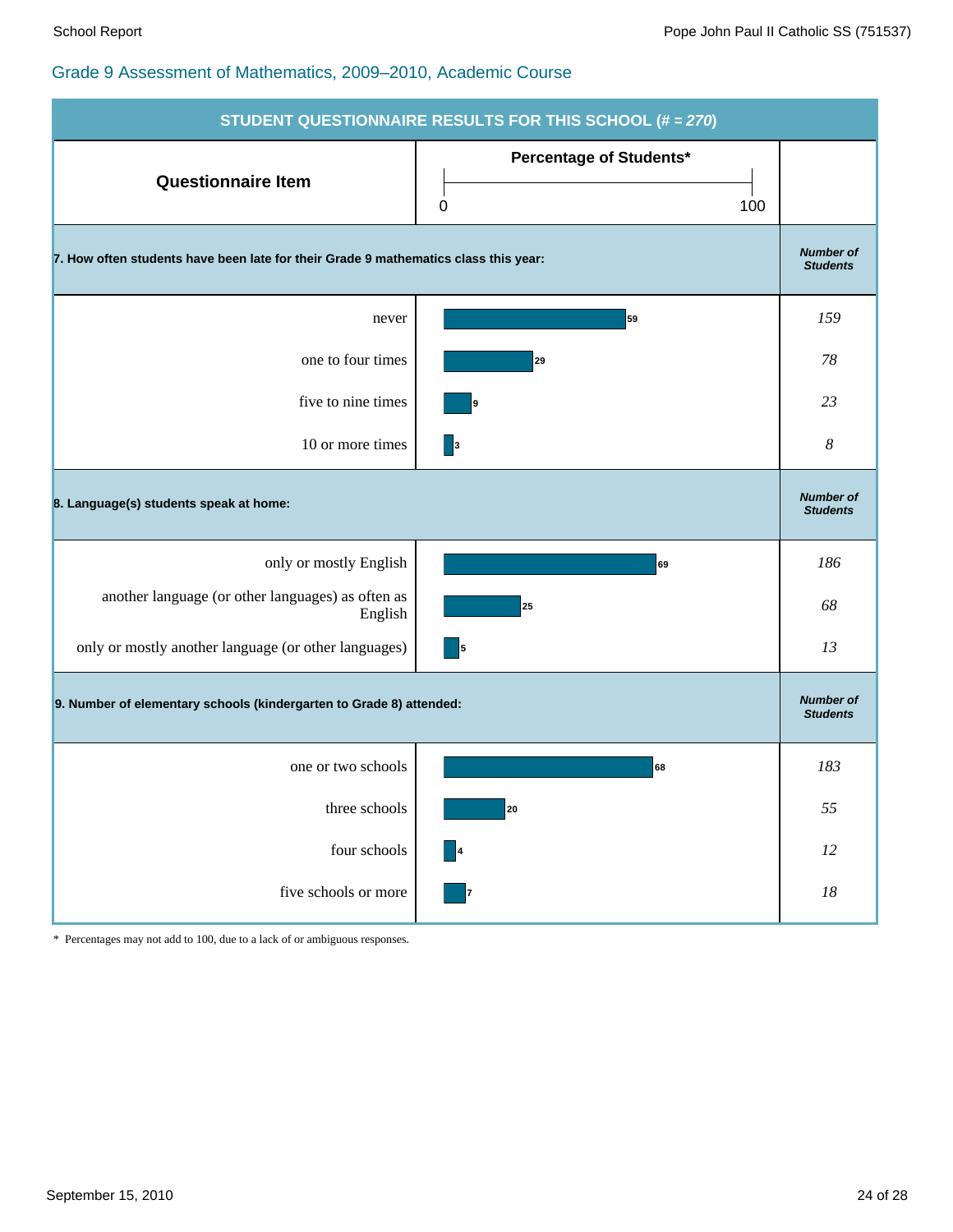|                                                                                                                                                   | STUDENT QUESTIONNAIRE RESULTS FOR THIS SCHOOL (# = 270) |                                     |  |  |  |  |
|---------------------------------------------------------------------------------------------------------------------------------------------------|---------------------------------------------------------|-------------------------------------|--|--|--|--|
| <b>Questionnaire Item</b>                                                                                                                         | Percentage of Students*<br>100<br>0                     |                                     |  |  |  |  |
| 10. Teacher will count some or all parts of the Grade 9 Assessment of Mathematics as part of students' class mark:                                |                                                         | <b>Number of</b><br><b>Students</b> |  |  |  |  |
| yes                                                                                                                                               | 71                                                      | 193                                 |  |  |  |  |
| no                                                                                                                                                | $\ $                                                    | $\mathfrak{Z}$                      |  |  |  |  |
| don't know                                                                                                                                        | 26                                                      | 70                                  |  |  |  |  |
| 11. a) Students were told how much the assessment will count as part of their class mark: <sup>†</sup>                                            |                                                         | <b>Number of</b><br><b>Students</b> |  |  |  |  |
| yes                                                                                                                                               | 91                                                      | 175                                 |  |  |  |  |
| no                                                                                                                                                | 9                                                       | 18                                  |  |  |  |  |
| 11. b) If yes, it will count for: <sup>†</sup>                                                                                                    |                                                         | <b>Number of</b><br><b>Students</b> |  |  |  |  |
| $1 - 5\%$                                                                                                                                         | 14                                                      | 24                                  |  |  |  |  |
| $6 - 10%$                                                                                                                                         | 66                                                      | 115                                 |  |  |  |  |
| $11 - 15%$                                                                                                                                        | $\mathbf{z}$                                            | 4                                   |  |  |  |  |
| 16-20%                                                                                                                                            | $\vert$ o                                               | $\boldsymbol{\mathit{0}}$           |  |  |  |  |
| $21 - 25%$                                                                                                                                        | $\vert$ <sub>3</sub>                                    | 6                                   |  |  |  |  |
| 26-30%                                                                                                                                            | $\Vert$ 1                                               | 2                                   |  |  |  |  |
| other                                                                                                                                             | $\Vert$                                                 | 1                                   |  |  |  |  |
| don't know                                                                                                                                        | 12                                                      | 21                                  |  |  |  |  |
| 12. Counting the Grade 9 Assessment of Mathematics as part of class mark motivates student to take the assessment<br>more seriously: <sup>†</sup> |                                                         |                                     |  |  |  |  |
| yes                                                                                                                                               | 78                                                      | 150                                 |  |  |  |  |
| no                                                                                                                                                |                                                         | 14                                  |  |  |  |  |
| undecided                                                                                                                                         | 13                                                      | 26                                  |  |  |  |  |

\* Percentages may not add to 100, due to a lack of or ambiguous responses.

† Numbers and percentages for Questions 11. a) and 12 are based on the number of students who answered 'yes' to Question 10. Note: Numbers and percentages for Question 11. b) are further based on the number of students who answered 'yes' to Question 11. a).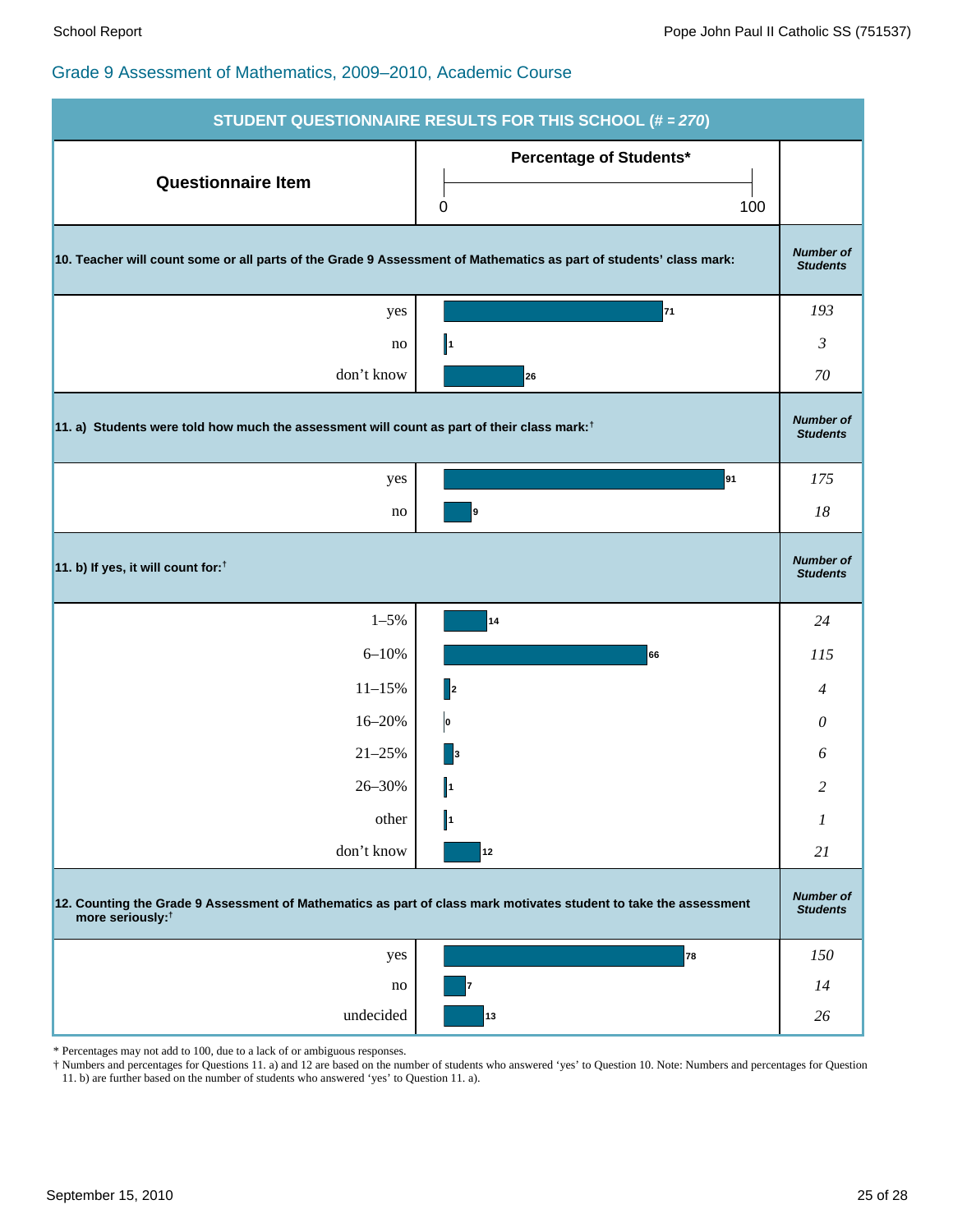|                                                                                                                                     | <b>School</b>                                      |                                            |                          | <b>Board</b>                                                                     |                                                                | <b>Province</b>                  |                                         |                         |                                |
|-------------------------------------------------------------------------------------------------------------------------------------|----------------------------------------------------|--------------------------------------------|--------------------------|----------------------------------------------------------------------------------|----------------------------------------------------------------|----------------------------------|-----------------------------------------|-------------------------|--------------------------------|
| <b>STUDENT QUESTIONNAIRE RESULTS</b><br>FOR SCHOOL, BOARD AND PROVINCE<br>(all students, female, male)                              | <b>Students</b><br>270)<br>$\mathsf{II}$<br>₹<br>共 | (0)<br>Female <sup>*</sup><br>$\,$ II<br>进 | (30)<br>Male'<br>$\,$ II | <b>Students</b><br>657)<br>$\overline{\textbf{A}}$<br>$\, \rm{II} \,$<br>हि<br>共 | 533)<br>៰៎<br>$\overline{\mathbf{N}}$<br>Femal<br>$\rm H$<br>共 | $# = 2 124$<br>Male <sup>*</sup> | <b>Students</b><br>$= 97 137$<br>Ę<br>共 | Female*<br>(# = 50 038) | $(660 Lp = #)$<br><b>Male*</b> |
| Percentage of students indicating that they "strongly agree" or "agree" with each of the following statements:                      |                                                    |                                            |                          |                                                                                  |                                                                |                                  |                                         |                         |                                |
| I like mathematics.                                                                                                                 | 63%                                                | 54%                                        | 73%                      | 57%                                                                              | 53%                                                            | 63%                              | 55%                                     | 49%                     | 61%                            |
| I am good at mathematics.                                                                                                           | 51%                                                | 41%                                        | 63%                      | 52%                                                                              | 45%                                                            | 61%                              | 53%                                     | 46%                     | 61%                            |
| I understand most of the mathematics I am taught.                                                                                   | 81%                                                | 79%                                        | 84%                      | 74%                                                                              | 72%                                                            | 77%                              | 73%                                     | 70%                     | 76%                            |
| The mathematics I learn now is very useful for everyday life.                                                                       | 52%                                                | 45%                                        | 59%                      | 42%                                                                              | 38%                                                            | 47%                              | 36%                                     | 31%                     | 40%                            |
| I need to keep taking mathematics for the kind of job I want<br>after I leave school.                                               | 58%                                                | 52%                                        | 64%                      | 56%                                                                              | 54%                                                            | 59%                              | 56%                                     | 53%                     | 59%                            |
| Mathematics is boring.                                                                                                              | 21%                                                | 22%                                        | 21%                      | 25%                                                                              | 25%                                                            | 26%                              | 31%                                     | 31%                     | 30%                            |
| Mathematics is an easy subject.                                                                                                     | 32%                                                | 26%                                        | 39%                      | 28%                                                                              | 22%                                                            | 34%                              | 28%                                     | 23%                     | 34%                            |
| Percentage of students indicating that the following are "very easy" or "easy":                                                     |                                                    |                                            |                          |                                                                                  |                                                                |                                  |                                         |                         |                                |
| number sense                                                                                                                        | 79%                                                | 76%                                        | 82%                      | 73%                                                                              | 70%                                                            | 77%                              | 69%                                     | 66%                     | 73%                            |
| algebra                                                                                                                             | 62%                                                | 64%                                        | 60%                      | 66%                                                                              | 67%                                                            | 64%                              | 63%                                     | 63%                     | 62%                            |
| linear relations                                                                                                                    | 54%                                                | 49%                                        | 59%                      | 54%                                                                              | 50%                                                            | 58%                              | 52%                                     | 48%                     | 56%                            |
| analytic geometry                                                                                                                   | 56%                                                | 51%                                        | 62%                      | 52%                                                                              | 51%                                                            | 54%                              | 50%                                     | 47%                     | 52%                            |
| measurement                                                                                                                         | 84%                                                | 86%                                        | 82%                      | 78%                                                                              | 77%                                                            | 80%                              | 77%                                     | 76%                     | 79%                            |
| geometry                                                                                                                            | 63%                                                | 59%                                        | 68%                      | 63%                                                                              | 61%                                                            | 66%                              | 65%                                     | 62%                     | 68%                            |
| Percentage of students indicating they have the following at home to use for mathematics school work:                               |                                                    |                                            |                          |                                                                                  |                                                                |                                  |                                         |                         |                                |
| a computer                                                                                                                          | 64%                                                | 63%                                        | 65%                      | 56%                                                                              | 58%                                                            | 53%                              | 59%                                     | 62%                     | 57%                            |
| a scientific calculator                                                                                                             | 91%                                                | 93%                                        | 90%                      | 89%<br>16%                                                                       | 91%                                                            | 87%                              | 88%<br>9%                               | 90%                     | 86%                            |
| a graphing calculator<br>Percentage of students indicating they usually spend the following amounts of time on mathematics homework | 14%                                                | 16%                                        | 12%                      |                                                                                  | 16%                                                            | 16%                              |                                         | 8%                      | 10%                            |
| (in or out of school) on any given day: <sup>†</sup>                                                                                |                                                    |                                            |                          |                                                                                  |                                                                |                                  |                                         |                         |                                |
| 30 minutes or less                                                                                                                  | 27%                                                | 20%                                        | 34%                      | 32%                                                                              | 25%                                                            | 40%                              | 37%                                     | 31%                     | 43%                            |
| more than 30 minutes                                                                                                                | 70%                                                | 77%                                        | 63%                      | 65%                                                                              | 73%                                                            | 55%                              | 59%                                     | 66%                     | 52%                            |
| mathematics homework not usually assigned                                                                                           | 2%                                                 | 3%                                         | 2%                       | 2%                                                                               | 1%                                                             | 3%                               | 3%                                      | 2%                      | 4%                             |
| Percentage of students indicating they complete all of their mathematics homework <sup>†</sup>                                      |                                                    |                                            |                          | 12%                                                                              |                                                                | 14%                              | 12%                                     | 9%                      |                                |
| never or seldom.                                                                                                                    | 7%                                                 | 7%<br>19%                                  | 6%                       | 27%                                                                              | 9%<br>25%                                                      | 29%                              | 24%                                     |                         | 16%                            |
| sometimes.<br>often or always.                                                                                                      | 19%<br>74%                                         | 74%                                        | 18%<br>75%               | 60%                                                                              | 65%                                                            | 55%                              | 62%                                     | 22%<br>68%              | 26%<br>56%                     |
| Percentage of students indicating they have been absent from their mathematics class this year <sup>†</sup>                         |                                                    |                                            |                          |                                                                                  |                                                                |                                  |                                         |                         |                                |
| four times or less.                                                                                                                 | 87%                                                | 85%                                        | 89%                      | 77%                                                                              | 77%                                                            | 77%                              | 72%                                     | 71%                     | 73%                            |
| five times or more.                                                                                                                 | 11%                                                | 14%                                        | 8%                       | 22%                                                                              | 22%                                                            | 21%                              | 27%                                     | 28%                     | 25%                            |
| Percentage of students indicating how often they have been late for their mathematics class this year <sup>†</sup>                  |                                                    |                                            |                          |                                                                                  |                                                                |                                  |                                         |                         |                                |
| four times or less.                                                                                                                 | 88%                                                | 88%                                        | 88%                      | 86%                                                                              | 87%                                                            | 84%                              | 85%                                     | 87%                     | 83%                            |
| five times or more.                                                                                                                 | 11%                                                | 12%                                        | 11%                      | 13%                                                                              | 11%                                                            | 14%                              | 14%                                     | 12%                     | 15%                            |
| Percentage of students indicating that they speak the following language(s) at home: <sup>†</sup>                                   |                                                    |                                            |                          |                                                                                  |                                                                |                                  |                                         |                         |                                |
| only or mostly English                                                                                                              | 69%                                                | 68%                                        | 70%                      | 65%                                                                              | 63%                                                            | 67%                              | 75%                                     | 76%                     | 74%                            |
| another language (or other languages) as often as English                                                                           | 25%                                                | 26%                                        | 24%                      | 22%                                                                              | 24%                                                            | 19%                              | 15%                                     | 15%                     | 15%                            |
| only or mostly another language (or other languages)                                                                                | 5%                                                 | 6%                                         | 4%                       | 12%                                                                              | 12%                                                            | 12%                              | 9%                                      | 7%                      | $10\%$                         |
| Percentage of students indicating that from kindergarten to Grade 8 they attended                                                   |                                                    |                                            |                          |                                                                                  |                                                                |                                  |                                         |                         |                                |
| three or more elementary schools.                                                                                                   | 31%                                                | 36%                                        | 27%                      | 25%                                                                              | 27%                                                            | 24%                              | 34%                                     | 34%                     | 33%                            |

\* Includes only students for whom gender data were available.

† Percentages may not add to 100, due to a lack of or ambiguous responses.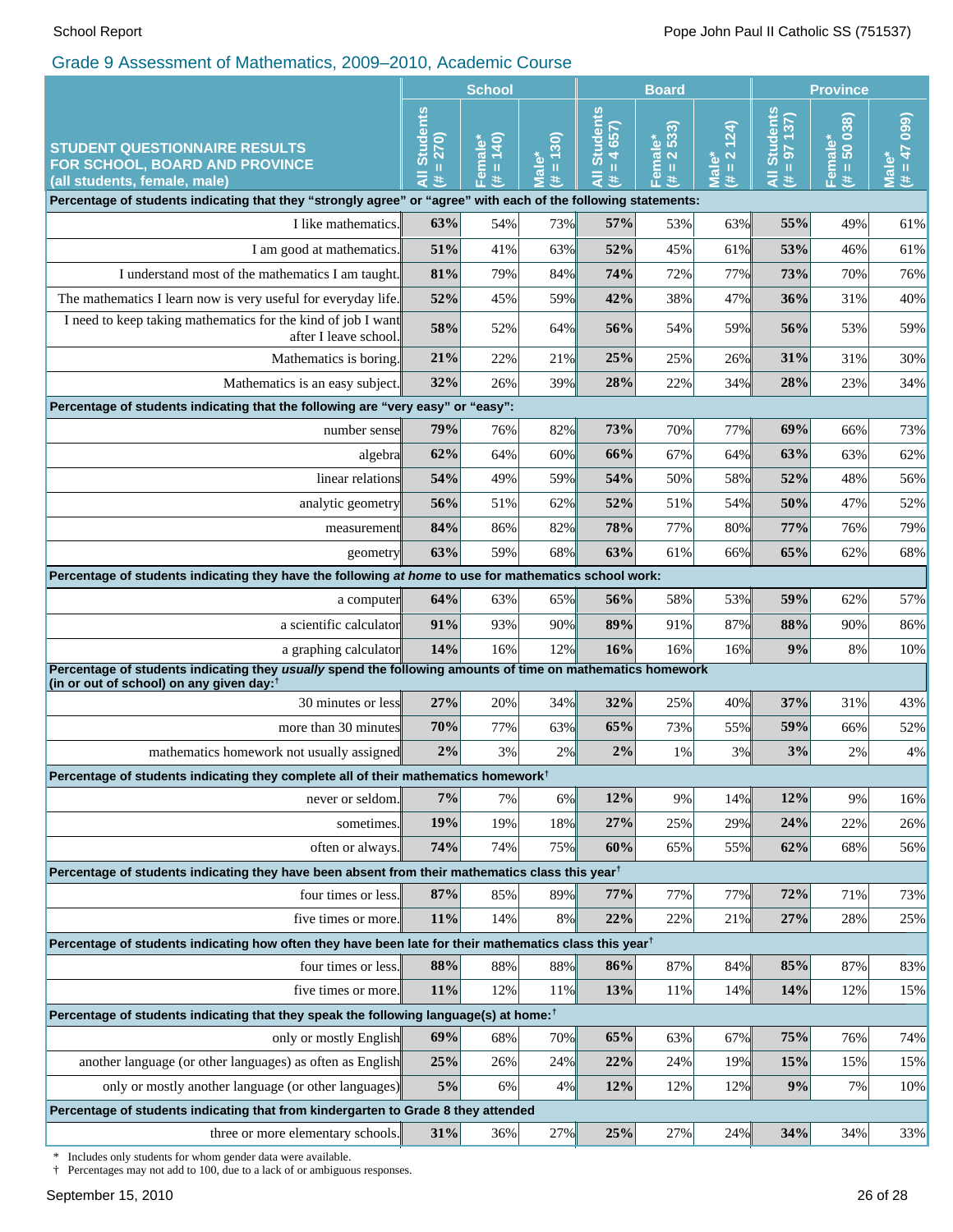|                                                                                                                                                                                          | <b>School</b>                                  |                                |                               |                                                                   | <b>Board</b>                                                                                              |                                                                    | <b>Province</b>                              |                                                     |                               |
|------------------------------------------------------------------------------------------------------------------------------------------------------------------------------------------|------------------------------------------------|--------------------------------|-------------------------------|-------------------------------------------------------------------|-----------------------------------------------------------------------------------------------------------|--------------------------------------------------------------------|----------------------------------------------|-----------------------------------------------------|-------------------------------|
| <b>STUDENT QUESTIONNAIRE RESULTS</b><br>FOR SCHOOL, BOARD AND PROVINCE<br>(all students, female, male)                                                                                   | <b>Students</b><br>270)<br>Ш<br>$\bar{a}$<br>共 | 140)<br>ÔΟ<br>Female<br>Ш<br>共 | 130)<br>$rac{1}{a}$<br>Ш<br>共 | <b>Students</b><br>657)<br>$\overline{\mathbf{r}}$<br>Ш<br>₹<br>共 | 533)<br>ోల<br>$\overline{\overline{\sigma}}$<br>$\mathbf{\Omega}$<br>ε<br>Ш<br>$\overline{a}$<br>巷<br>LĒ. | (124)<br>$\overline{\mathbf{N}}$<br><b>Male*</b><br>$\rm{II}$<br>进 | <b>Students</b><br>137)<br>56<br>т<br>Ę<br>进 | 038)<br>Female*<br>$50^{\circ}$<br>$\mathbf H$<br>美 | (660)<br>47<br>Male<br>Ш<br>美 |
| Percentage of students indicating teacher will count some or all parts of the Grade 9 Assessment of Mathematics as part of their class mark: <sup>†</sup>                                |                                                |                                |                               |                                                                   |                                                                                                           |                                                                    |                                              |                                                     |                               |
| yes                                                                                                                                                                                      | 71%                                            | 71%                            | 72%                           | 62%                                                               | 64%                                                                                                       | 59%                                                                | 64%                                          | 66%                                                 | 62%                           |
| nol                                                                                                                                                                                      | $1\%$                                          | 1%                             | 2%                            | 2%                                                                | 1%                                                                                                        | 2%                                                                 | 2%                                           | 1%                                                  | $2\%$                         |
| don't know                                                                                                                                                                               | 26%                                            | 27%                            | 25%                           | 33%                                                               | 32%                                                                                                       | 35%                                                                | 31%                                          | 29%                                                 | 32%                           |
| Percentage of students indicating they were told how much the assessment will count as part of their class mark: <sup>11</sup>                                                           |                                                |                                |                               |                                                                   |                                                                                                           |                                                                    |                                              |                                                     |                               |
| yes                                                                                                                                                                                      | 91%                                            | 91%                            | 90%                           | 92%                                                               | 92%                                                                                                       | 92%                                                                | 91%                                          | 92%                                                 | 91%                           |
| no                                                                                                                                                                                       | 9%                                             | 9%                             | 10%                           | 8%                                                                | 7%                                                                                                        | 8%                                                                 | 8%                                           | 8%                                                  | 8%                            |
| Percentage of students indicating how much the assessment will count as part of their class mark: <sup>18</sup>                                                                          |                                                |                                |                               |                                                                   |                                                                                                           |                                                                    |                                              |                                                     |                               |
| $1 - 5\%$                                                                                                                                                                                | 14%                                            | 18%                            | 9%                            | 47%                                                               | 55%                                                                                                       | 36%                                                                | 32%                                          | 33%                                                 | 32%                           |
| $6 - 10%$                                                                                                                                                                                | 66%                                            | 62%                            | 69%                           | 35%                                                               | 28%                                                                                                       | 45%                                                                | 43%                                          | 43%                                                 | 44%                           |
| $11 - 15%$                                                                                                                                                                               | 2%                                             | 2%                             | 2%                            | 3%                                                                | 2%                                                                                                        | 4%                                                                 | 11%                                          | 11%                                                 | 12%                           |
| $16 - 20%$                                                                                                                                                                               | 0%                                             | 0%                             | 0%                            | 4%                                                                | 4%                                                                                                        | 3%                                                                 | 3%                                           | 3%                                                  | 2%                            |
| $21 - 25%$                                                                                                                                                                               | 3%                                             | 4%                             | 2%                            | 2%                                                                | 2%                                                                                                        | 2%                                                                 | 1%                                           | $1\%$                                               | 1%                            |
| 26-30%                                                                                                                                                                                   | $1\%$                                          | 0%                             | 2%                            | 2%                                                                | 2%                                                                                                        | 2%                                                                 | 2%                                           | 2%                                                  | 2%                            |
| other                                                                                                                                                                                    | $1\%$                                          | 1%                             | 0%                            | $<1\%$                                                            | 1%                                                                                                        | $<$ 1%                                                             | $1\%$                                        | $< 1\%$                                             | 1%                            |
| don't know                                                                                                                                                                               | 12%                                            | 12%                            | 12%                           | 6%                                                                | 6%                                                                                                        | 7%                                                                 | 6%                                           | 7%                                                  | 6%                            |
| Percentage of students indicating that counting the Grade 9 Assessment of Mathematics as part of their class mark motivates them to take the<br>assessment more seriously: <sup>1‡</sup> |                                                |                                |                               |                                                                   |                                                                                                           |                                                                    |                                              |                                                     |                               |
| yes                                                                                                                                                                                      | 78%                                            | 82%                            | 73%                           | 75%                                                               | 75%                                                                                                       | 74%                                                                | 72%                                          | 74%                                                 | 69%                           |
| no                                                                                                                                                                                       | 7%                                             | 3%                             | 12%                           | 10%                                                               | 8%                                                                                                        | 13%                                                                | 13%                                          | 11%                                                 | 17%                           |
| undecided                                                                                                                                                                                | 13%                                            | 12%                            | 15%                           | 14%                                                               | 14%                                                                                                       | 12%                                                                | 13%                                          | 14%                                                 | 13%                           |
|                                                                                                                                                                                          |                                                |                                |                               |                                                                   |                                                                                                           |                                                                    |                                              |                                                     |                               |

\* Includes only students for whom gender data were available.

† Percentages may not add to 100, due to a lack of or ambiguous responses.

‡ Percentages are based on the number of students who indicated that their teacher will count some or all parts of the assessment as part of their class mark.

§ Percentages of students are based on the number of students who indicated that they were told how much the assessment will count as part of their class mark.